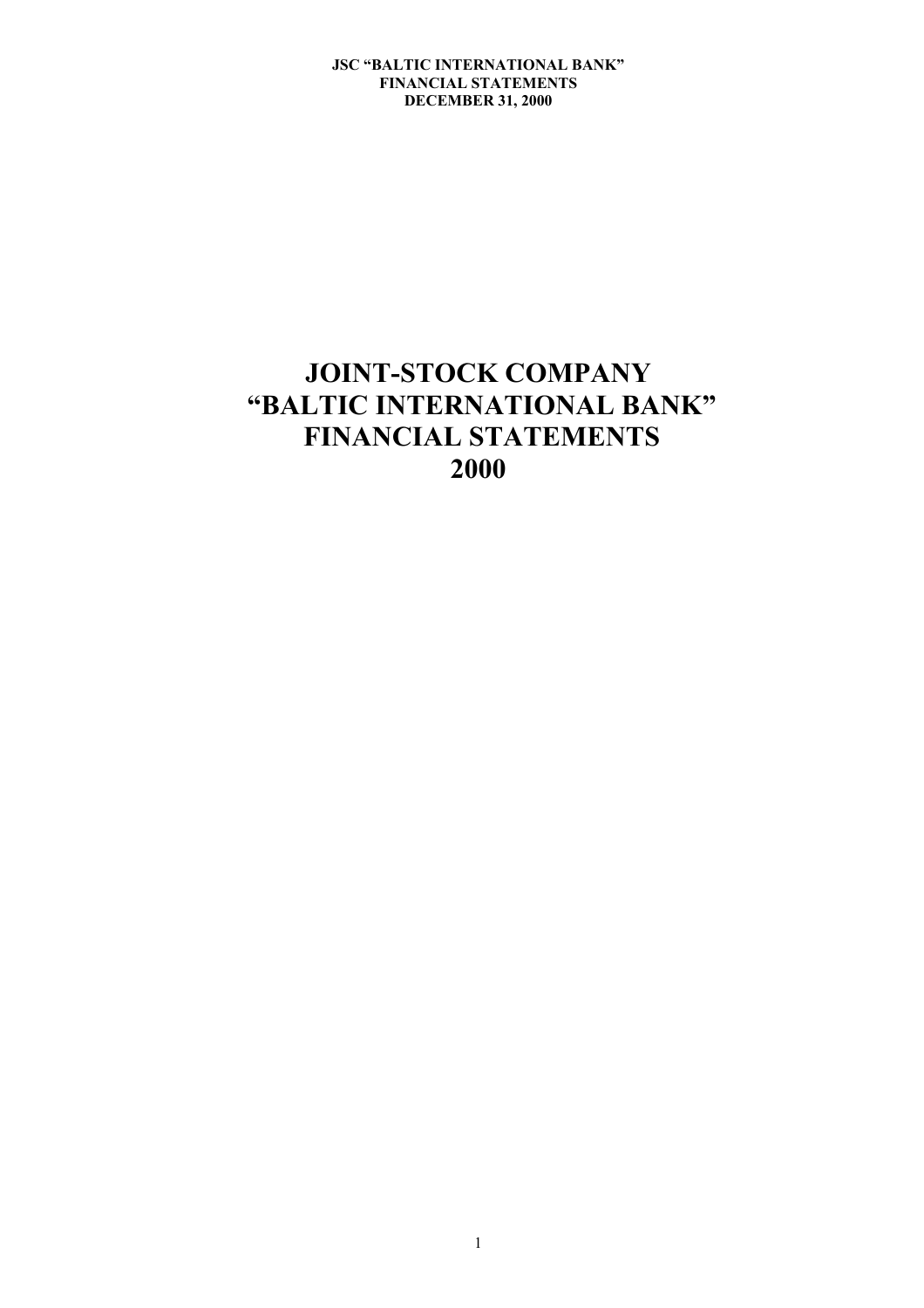# **CONTENTS**

| <b>Management Report</b>                         | Page<br>3      |
|--------------------------------------------------|----------------|
| Supervisory Council and Management Board Members | $\overline{4}$ |
| Statement of the Management's Responsibility     | 5              |
| Independent Auditor's Report                     | 6              |
| Profit and Loss Account                          | 7              |
| Balance Sheet and Off-Balance items              | 8              |
| Statement of Changes in Shareholders Equity      | 10             |
| <b>Cash Flow Statement</b>                       | 11             |
| Notes to the Financial Statements                | 12             |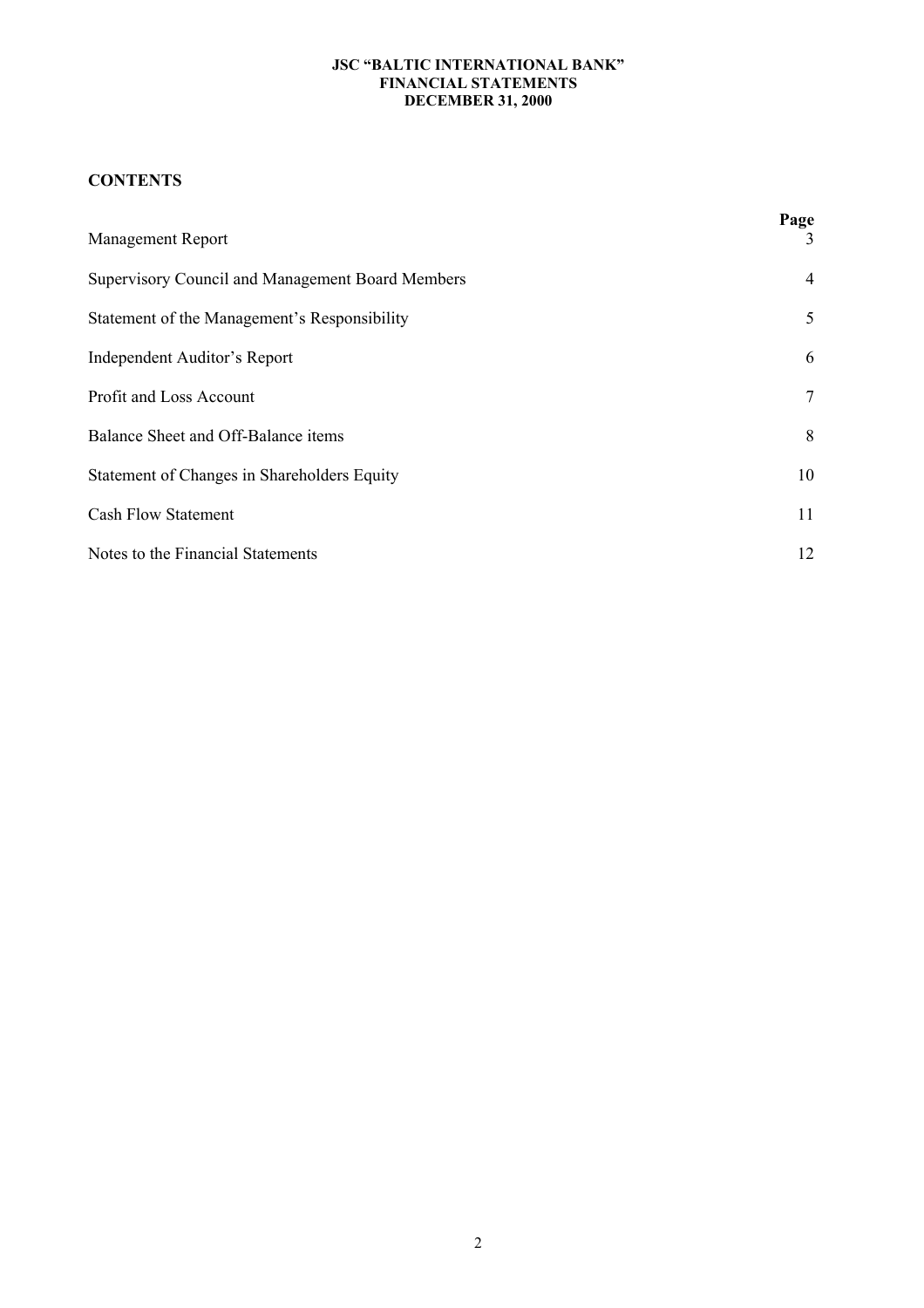# **Joint-stock company "BALTIC INTERNATIONAL BANK" MANAGEMENT REPORT**

Dear Ladies and Gentlemen ,

The Council and Management Board of the JSC "Baltic International bank" present for your attention the annual report of the Bank's activities in the year of 2000.

The passed year 2000 was the most successful for the banking system of Latvia during recent years – the total volume of assets of the industry (banking) by the end of 2000 grew by 37,5 % in comparison with the end of 1999, the unaudited profit of the banks for the year has increased 2,5 times. But the development and growth of the "Baltic International bank" was even greater – the average volume of assets grew by 57,2 %, the financial result of Bank's activities in the year 2000 was a profit of LVL 353 thousand in comparison with a loss in 1999.

The Bank showed a record increase – the total volume of operations in the year 2000 compared with the previous year has increased by 77,5 % and made up LVL 21,3 billion, the average assets amount in 2000 grew by LVL 11 million. Profits exceeded budgeted results in 2000 by 105%.

The most important indicator for the Bank is the quantity of its clients. In the year 2000 the number of clients of the JSC "Baltic International bank" increased by 24 % and the number of current accounts opened during the year by 25 %. The activities of the clients in the work with the Bank also increased – in 2000 the Bank has executed 45% more payments than in the previous year.

The year 2000 was marked with a number of important events in the activities of the Bank, including

- in July of 2000 the Bank has signed an agreement of cooperation with "American Express International" company on issuance to the clients and servicing of the international settlement cards "American Express International Dollar Card" ;
- in November 2000 JSC "Baltic International bank" became a member of the International Settlements Institution and Settlement System "Europay International" and obtained licences providing the Bank the rights to issue its own international settlement cards "Eurocard/Mastercard" and "Maestro".

We thank our clients and partners for the cooperation, which becomes more and more versatile and continues to extend and we'll continue to do our best to promote the further growth and development of your businesses.

Our thanks – to the personnel of the Bank, which increased in quantity and improved in quality in 2000. The Bank's management is glad to mark the professional growth of the banking staff members and is looking forward that this trend will continue during future years.

Chairman of the Council Valeri Belokon

ffft buf-

 Chairperson of the Board Alla Tkachenko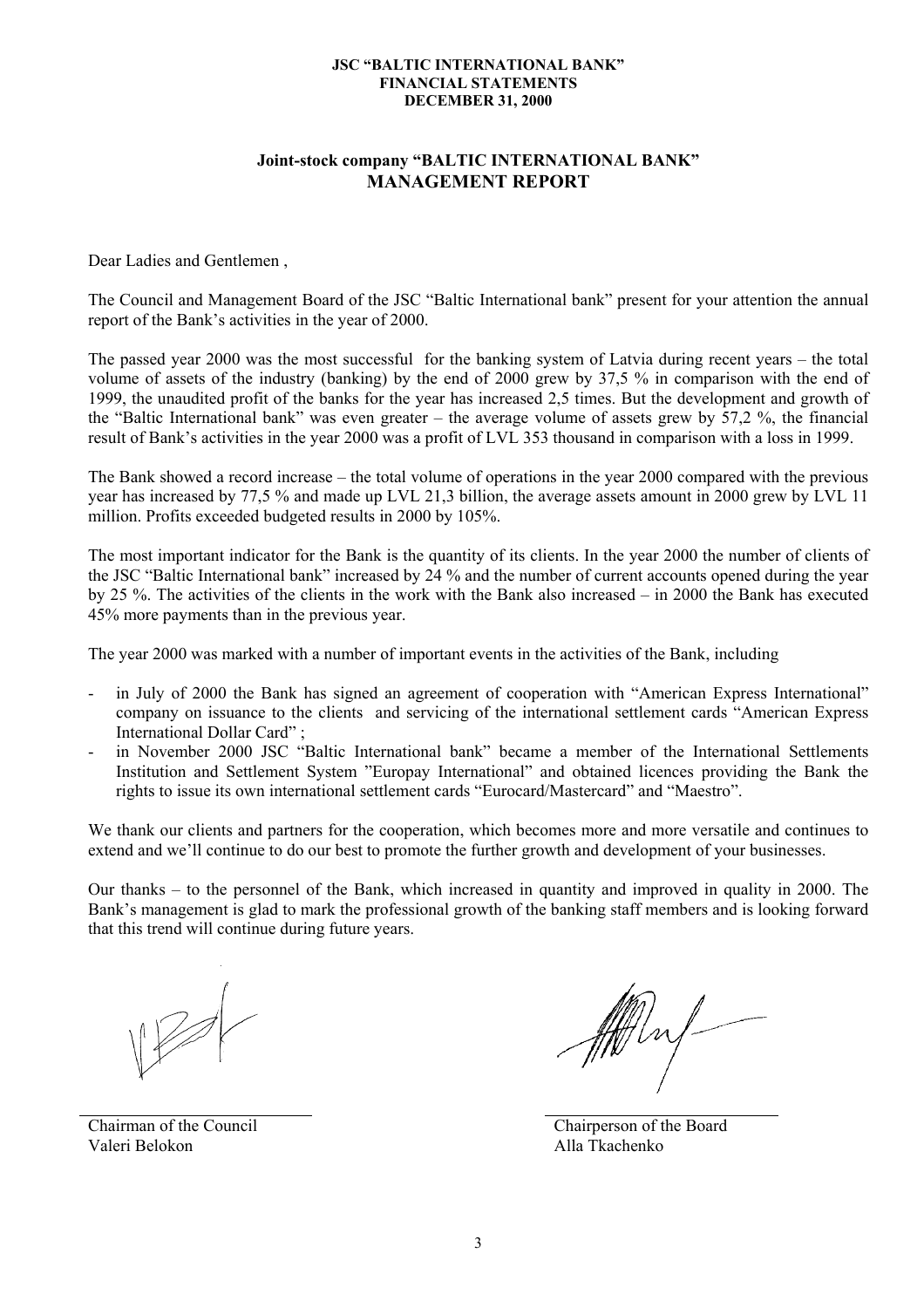# **SUPERVISORY COUNCIL AND MANAGEMENT BOARD OF THE JSC "BALTIC INTERNATIONAL BANK"**

# **Supervisory Council as of December 31, 2000**

| <b>Name</b>        | <b>Position</b>                | Date of initial appointment |
|--------------------|--------------------------------|-----------------------------|
| Valeri Belokon     | Chairman of the Council        | 19/07/1995                  |
| Vjacheslav Kramnoj | Deputy Chairman of the Council | 18/07/1997                  |
| Vadim Pcholkin     | Member of the Council          | 18/07/1997                  |
|                    |                                |                             |

# **Management Board as of December 31,2000**

| <b>Position</b>               | Date of initial appointment |
|-------------------------------|-----------------------------|
| Chairperson of the Board      | 30/04/1996                  |
| Member of the Board           | 02/02/1996                  |
| Member of the Board           | 19/07/1995                  |
| Member of the Board           | 27/05/1999                  |
| Member of the Board           | 27/05/1999                  |
| Candidate Member of the Board | 27/05/1999                  |
|                               |                             |

During the current year, no changes in the Council or Board Members took place.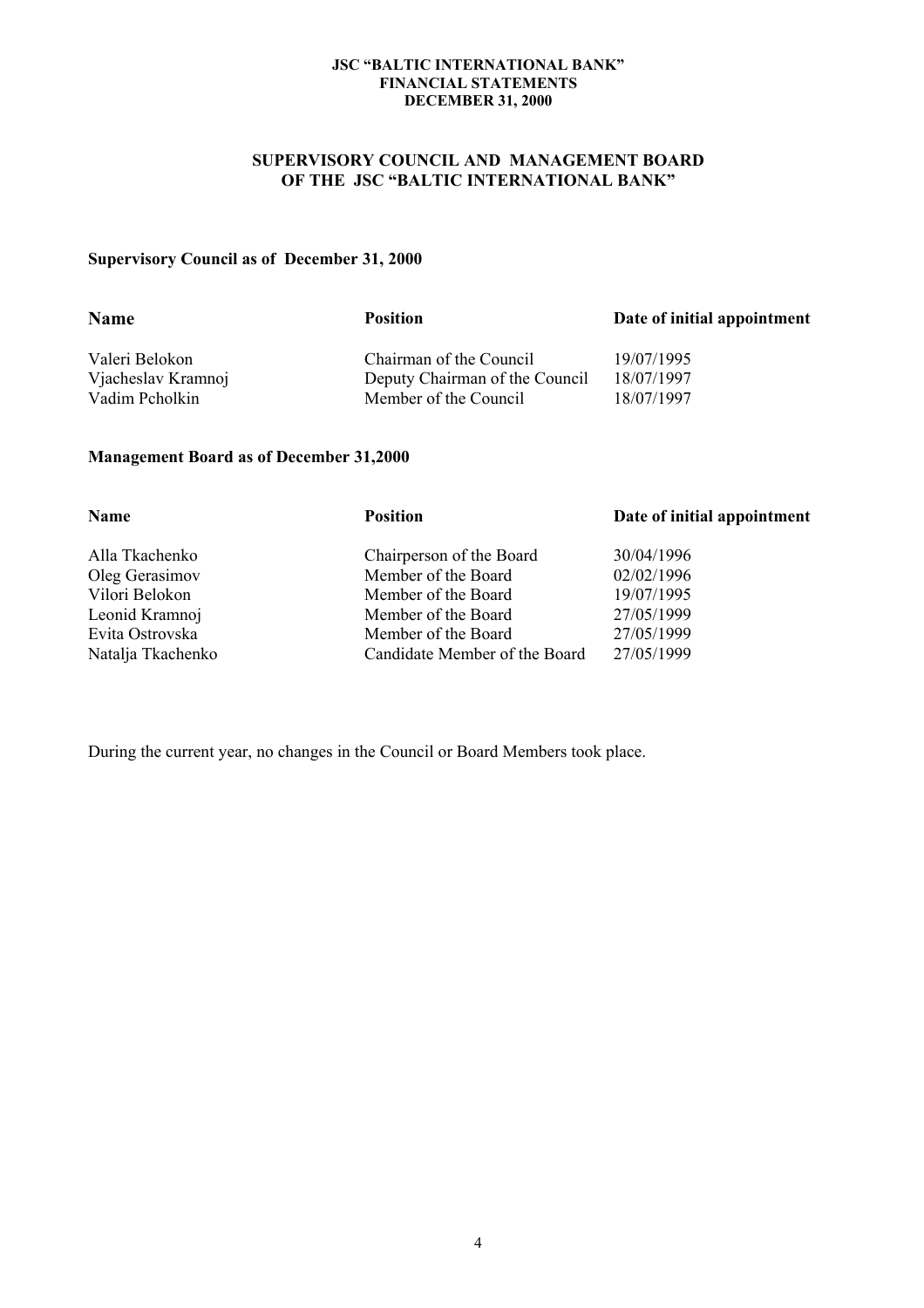# **STATEMENT OF THE MANAGEMENT RESPONSIBILITY**

Riga 28 March 2001

Management are responsible for preparing financial statements from the books of prime entry of JSC "Baltic International bank" ("the Bank") that present fairly the state of affairs of the Bank as of the end of the financial year and the results of its activities and cash flows for that year according to the accounting principles set forth in the International Accounting Standards.

Management confirm that suitable accounting policies have been used and applied consistently and reasonable and prudent judgements and estimates have been made in the preparation of the financial statements on pages 7 to 30 for the year 2000. Management also confirm that applicable International Accounting Standards have been used in preparation of the financial statements and that these financial statements have been prepared on a going concern basis and comply with the Central Bank Regulation on Annual Reports of Credit Institutions in all material respects.

Management are responsible for keeping proper accounting records, for taking reasonable steps to safeguard the assets of the Bank and to prevent and detect fraud and other irregularities. It is also responsible for managing the Bank in compliance with the Law on Credit Institutions and other legislation of the Republic of Latvia and with regulations of the Central Bank.

On behalf of management,

Valeri Belokon Chairman of the Council

Alla Tkachenko Chairperson of the Board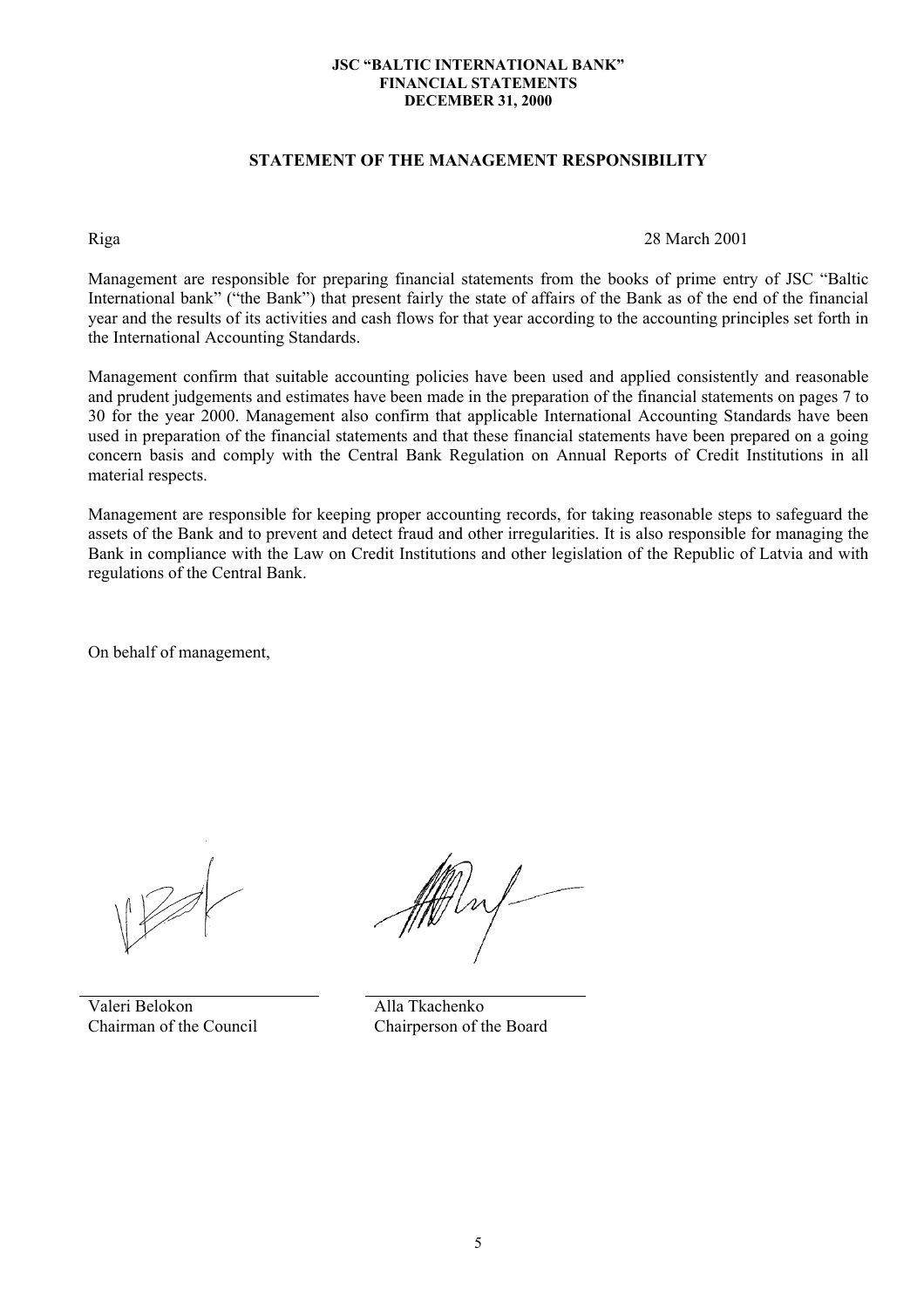#### **INDEPENDENT AUDITOR'S REPORT**

# **To the shareholders of the joint stock company Baltic International Bank**

We have audited the accompanying balance sheet of the joint stock company Baltic International Bank ("the Bank") as of 31 December 2000 and the related profit and loss account and statements of cash flows and shareholder's equity for the year then ended, as set out on pages 7 to 30. These financial statements are the responsibility of the Bank's management. Our responsibility is to express an opinion on these financial statements based on our audit. The financial statements as of and for the year ended 31 December 1999 were audited by another independent audit firm whose report dated 29 March 2000 expressed an unqualified opinion on those statements.

We conducted our audit in accordance with International Standards on Auditing as promulgated by the International Federation of Accountants. Those standards require that we plan and perform the audit to obtain reasonable assurance about whether the financial statements are free of material misstatement. An audit includes examining, on a test basis, evidence supporting the amounts and disclosures in the financial statements. An audit also includes assessing the accounting principles used and significant estimates made by management, as well as evaluating the overall financial statement presentation. We believe that our audit provides a reasonable basis for our opinion.

In our opinion, the financial statements present fairly, in all material respects, the financial position of the Bank as of 31 December 2000 and the results of its operations and its cash flows for the year then ended in accordance with International Accounting Standards as promulgated by the International Accounting Srandards Committee.

KPMG Latvia SIA Riga, Latvia 28 March 2001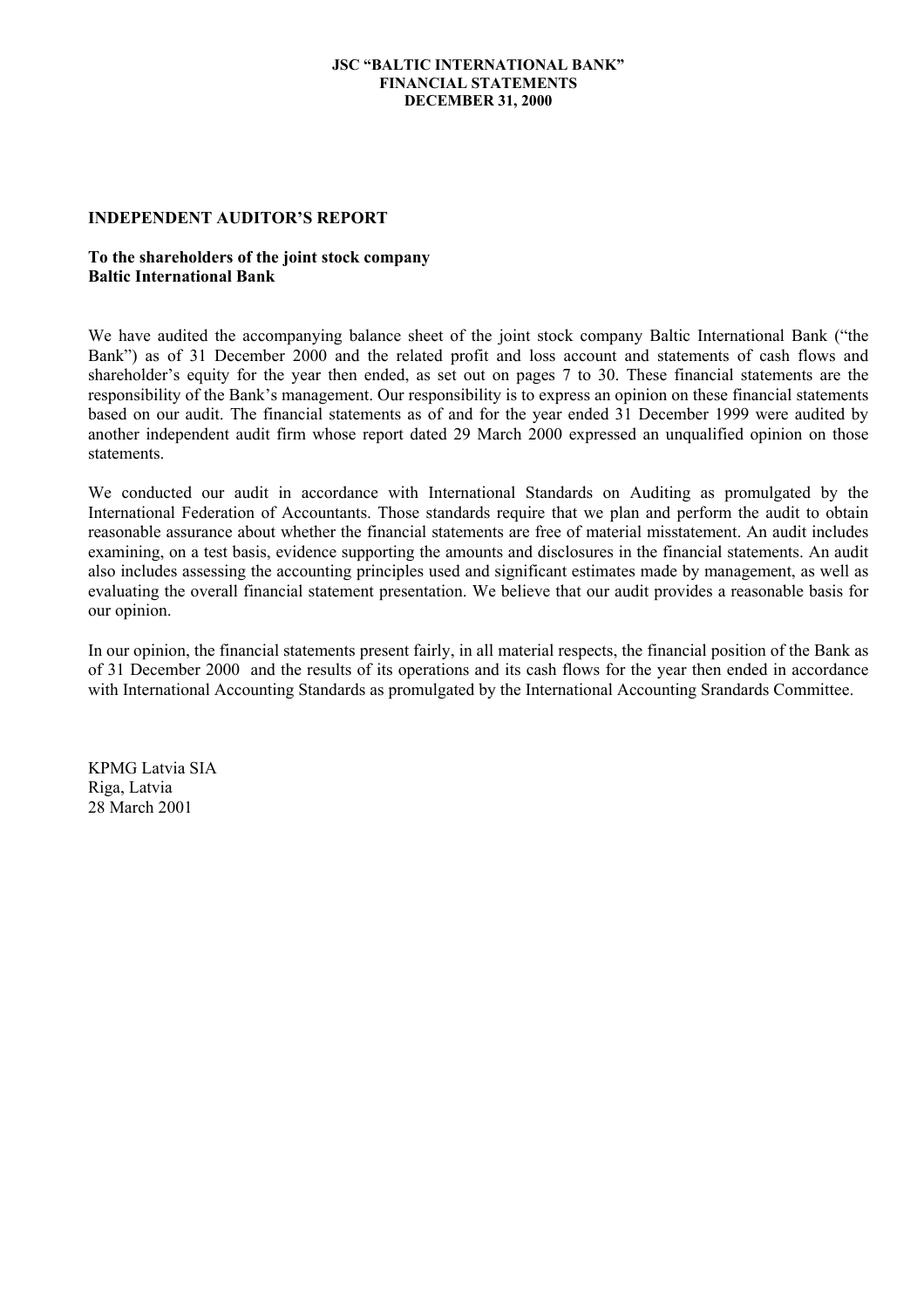# **PROFIT AND LOSS ACCOUNT**

|                                                             | <b>Notes</b> | 2000       | 1999          |
|-------------------------------------------------------------|--------------|------------|---------------|
| Interest income                                             | 4            | 1,488,143  | 904,221       |
| Interest expense                                            | 5            | (532, 374) | (336,500)     |
| Net interest income                                         |              | 955,769    | 567,721       |
| Fees and commission income                                  | 6            | 497,398    | 449,008       |
| Fees and commission expense                                 | 7            | (126, 038) | (164, 953)    |
| <b>Operating income</b>                                     |              | 1,327,129  | 851,776       |
| Gain/(loss) from trading in securities and foreign exchange | 8            | 154,188    | (218, 231)    |
| Dividend income                                             |              | 688        | 1,623         |
| Other operating income                                      | 9            | 86,281     | 35,204        |
| Administrative expenses                                     | 10           | (849, 951) | (1, 238, 133) |
| Depreciation of fixed assets and intangible assets          |              | (121, 650) | 101,167       |
| Provisions for bad and doubtful debts                       |              | (234, 925) | (2,892,403)   |
| Release of provisions                                       |              | 14,286     | 349,087       |
| Gain/loss from revaluation of long-term investments         |              | (22, 404)  | (48)          |
| Profit of the current year                                  |              | 353,642    | (3,009,958)   |

The accompanying notes on pages 12 to 30 form an integral part of financial statements.

These financial statements on pages 7 – 30 have been approved by the Management Board on 21 March 2001.

Valeri Belokon Chairman of the Council

ffeling

Alla Tkachenko Chairperson of the Board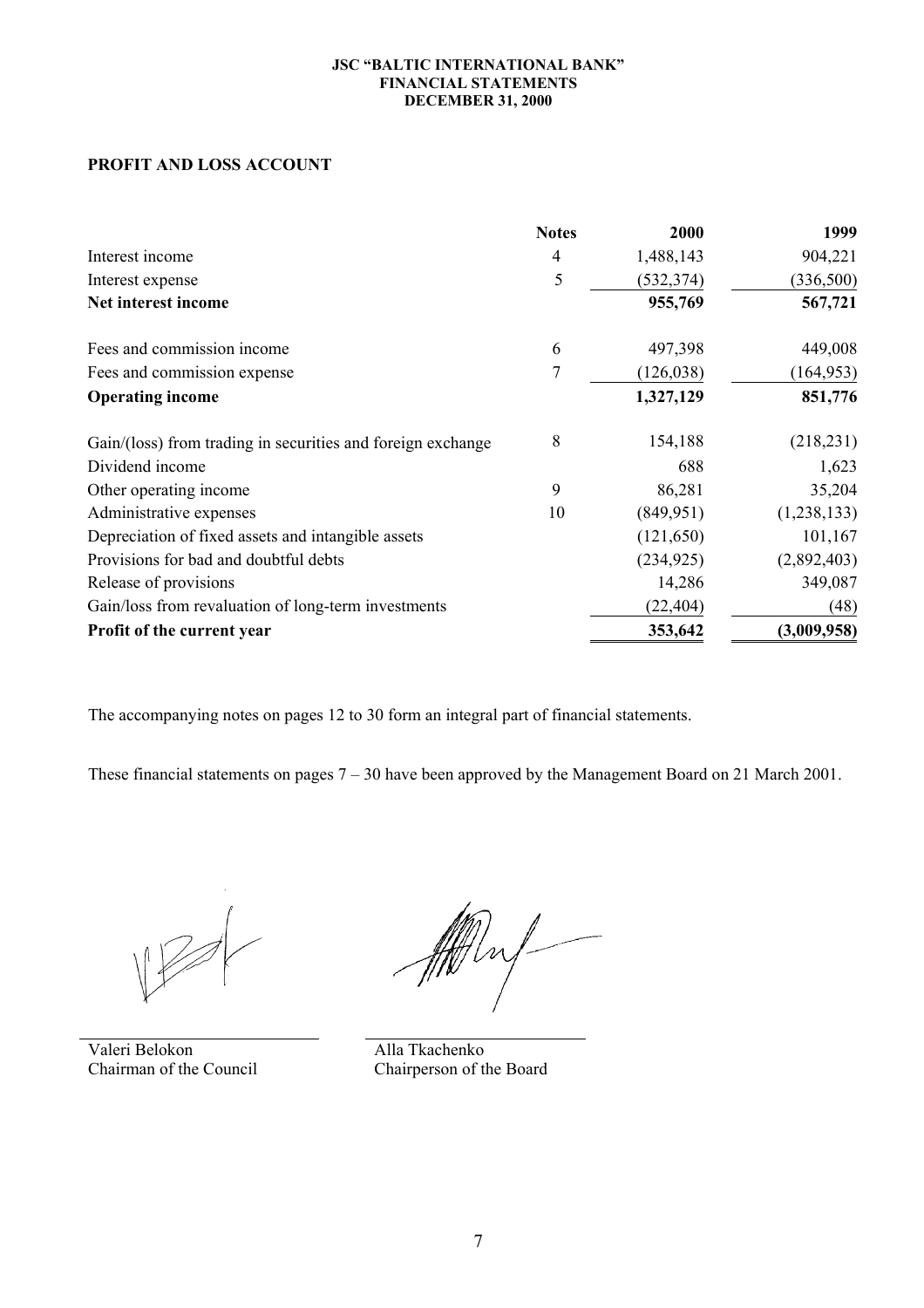# **BALANCE SHEET**

| <b>Assets</b>                                | <b>Notes</b> | 2000         | 1999       |
|----------------------------------------------|--------------|--------------|------------|
| Cash and balances with the Central Bank      | 12           | 1,291,202    | 1,237,929  |
| Due from credit institutions                 | 13           | 15,579,956   | 10,921,989 |
| on demand                                    |              | 15,120,096   | 10,752,602 |
| others                                       |              | 459,860      | 169,387    |
| Loans to customers                           | 14           | 4,886,244    | 6,519,913  |
| Fixed income securities                      | 16           | 395,171      | 328,442    |
| Equity and other non-fixed income securities | 17           | 278,862      | 97,773     |
| Investments in associated companies          | 18           | 156,356      | 174,816    |
| Fixed assets                                 | 19           | 1,292,218    | 1,095,293  |
| Intangible assets                            | 20           | 41,678       | 3,075      |
| Other assets                                 | 21           | 988,308      | 114,641    |
| Prepayments and accrued income               | 22           | 121,915      | 132,084    |
| <b>Total assets</b>                          |              | 25,031,910   | 20,625,955 |
| Managed trust assets                         | 23           | 1,133,852    | 661,279    |
| Total assets and managed trust assets        |              | 26, 165, 762 | 21,287,234 |

The accompanying notes on pages 12 to 30 form an integral part of financial statements.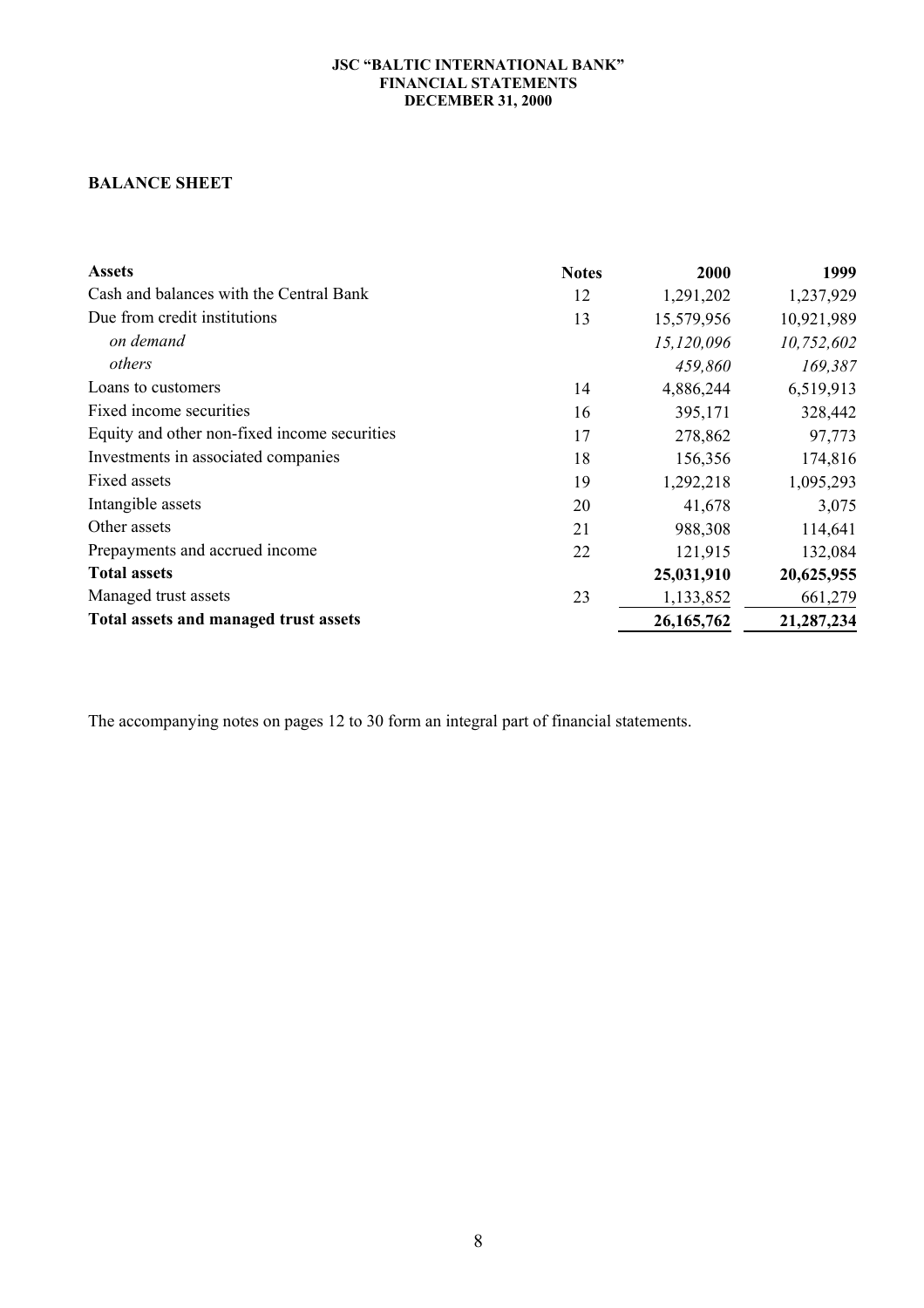# **BALANCE SHEET**

| <b>Liabilities</b>                                      | <b>Notes</b> | 2000         | 1999        |
|---------------------------------------------------------|--------------|--------------|-------------|
| Due to credit institutions                              | 24           | 263,950      | 68,164      |
| on demand                                               |              | 263,950      | 68,164      |
| Customers' deposits                                     | 25           | 21,007,092   | 17,048,187  |
| current                                                 |              | 13,833,239   | 11,454,456  |
| fixed term deposits                                     |              | 7,173,853    | 5,593,731   |
| Other liabilities                                       | 26           | 139,861      | 294,114     |
| Deferred income and accrued expense                     | 27           | 164,364      | 154,136     |
| Subordinated liabilities                                | 28           | 993,807      | 952,160     |
|                                                         |              | 22,569,074   | 18,516,761  |
| <b>Shareholders' equity</b>                             |              | 2,462,836    | 2,109,194   |
| Share capital                                           | 29           | 5,874,310    | 5,874,310   |
| Reserve capital and other reserves                      | 29           | 545,024      | 545,024     |
| Retained earnings for the previous accounting periods   |              | (4,310,140)  | (1,300,182) |
| Retained earnings for the current accounting period     |              | 353,642      | (3,009,958) |
| Total liabilities and shareholders' equity              |              | 25,031,910   | 20,625,955  |
| Managed trust liabilities                               | 23           | 1,133,852    | 661,279     |
| Total liabilities, equity and managed trust liabilities |              | 26, 165, 762 | 21,287,234  |
| <b>Off-balance items</b>                                |              |              |             |
| Guarantees                                              | 32           | 39,845       | 11,660      |
| <b>Financial commitments</b>                            | 32           | 185,990      | 282,993     |
| Foreign exchange receivables                            | 32           | 7,643,454    | 5,293,557   |
| Foreign exchange payables                               |              | 7,668,714    | 5,293,557   |

The accompanying notes on pages 12 to 30 form an integral part of financial statements.

These financial statements on pages 7 – 30 have been approved by the Management Board on 21 March 2001.

Valeri Belokon Chairman of the Council

1/m

Alla Tkachenko Chairperson of the Board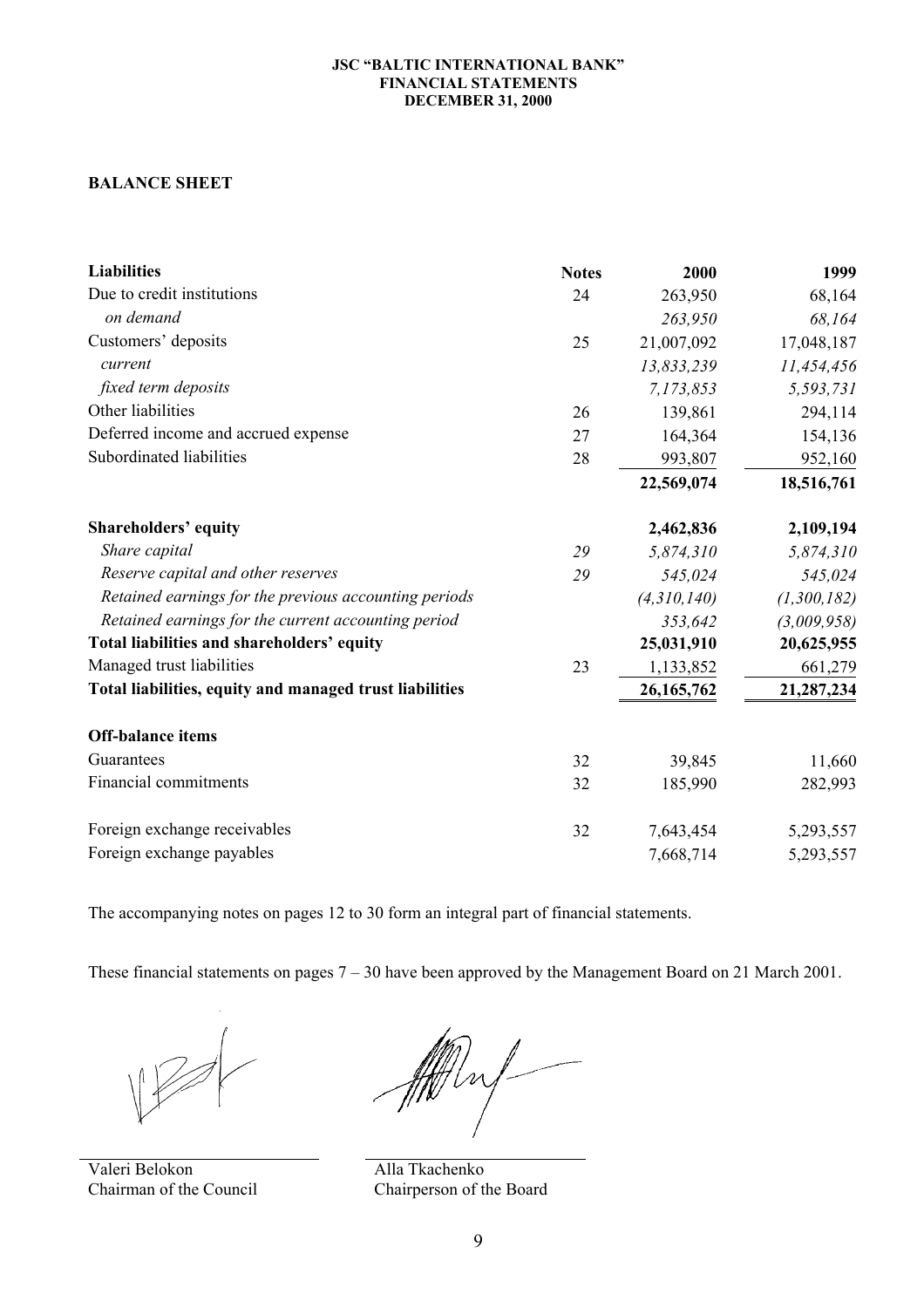# **STATEMENT OF CHANGES IN SHAREHOLDERS' EQUITY**

|                                                 | <b>Note</b> | <b>Share</b><br>capital | <b>Reserve</b><br>capital | Accumulated<br>deficit | <b>Total</b> |
|-------------------------------------------------|-------------|-------------------------|---------------------------|------------------------|--------------|
| <b>Balance as of December 31, 1998</b>          |             | 2,000,025               | 324,103                   | (266, 788)             | 2,057,340    |
| Share capital increase                          |             | 3,874,285               |                           |                        | 3,874,285    |
| Reserve capital increase                        |             |                         | 220,921                   |                        | 220,921      |
| Acquisition of Lainbank previous<br>year losses | 2           |                         |                           | (1,033,394)            | (1,033,394)  |
| Loss for the year                               |             |                         |                           | (3,009,958)            | (3,009,958)  |
| <b>Balance as of December 31, 1999</b>          |             | 5,874,310               | 545,024                   | (4,310,140)            | 2,109,194    |
| Profit for the current year                     |             |                         |                           | 353,642                | 353,642      |
| <b>Balance as of December 31, 2000</b>          |             | 5,874,310               | 545,024                   | (3,956,498)            | 2,462,836    |

The accompanying notes on pages 12 to 30 form an integral part of financial statements.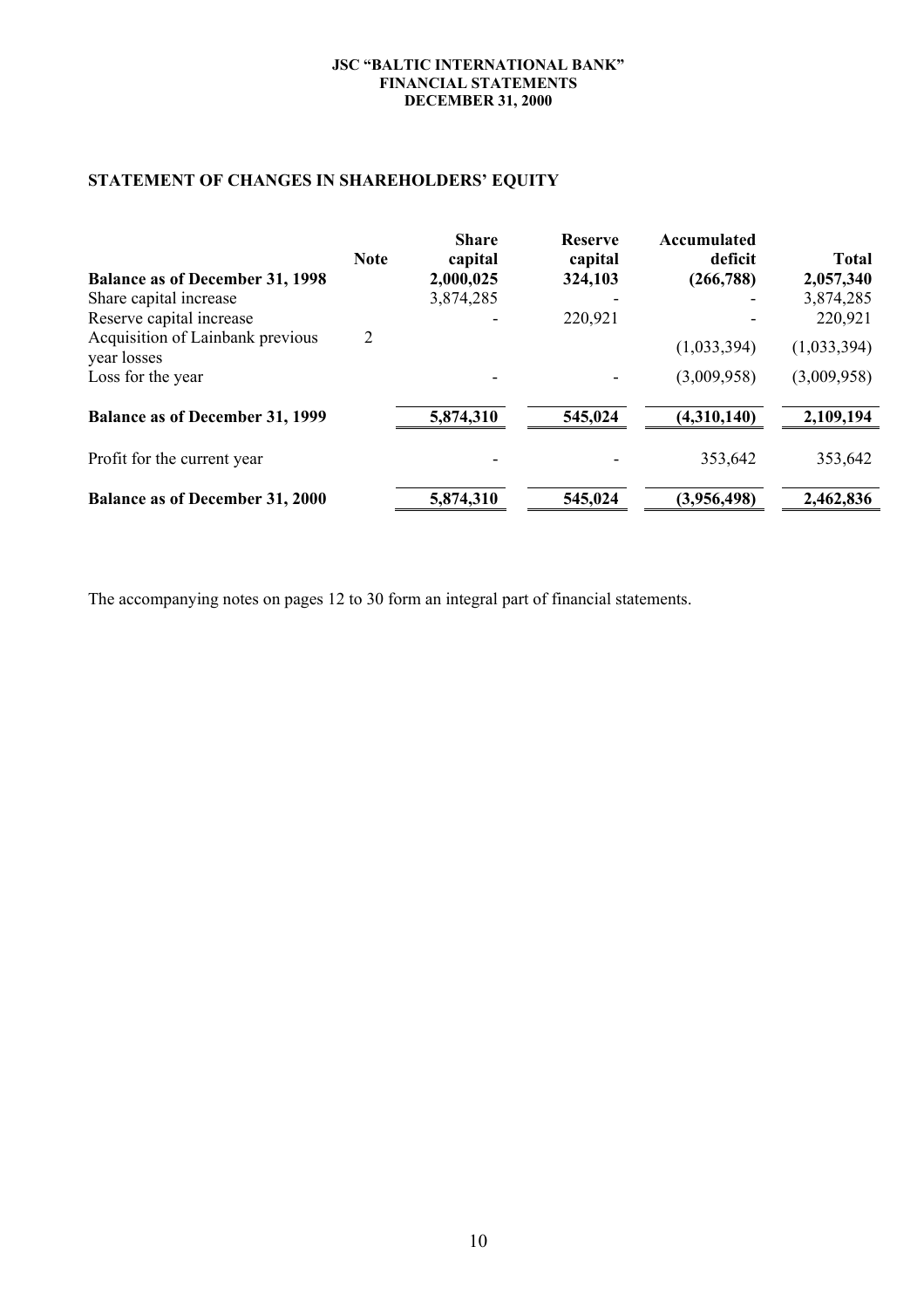# **CASH FLOW STATEMENT**

|                                                                      | <b>Note</b> | 2000        | 1999          |
|----------------------------------------------------------------------|-------------|-------------|---------------|
| <b>Cash flow from operating activities</b>                           |             |             |               |
| Profit/(loss) before taxation                                        |             | 353,642     | (3,009,958)   |
| Depreciation and amortisation                                        |             | 121,650     | 131,799       |
| (Decrease)/increase in provisions                                    |             | (1,389,688) | 1,793,073     |
| Foreign exchange revaluation (profit)/loss                           |             | (128, 830)  | 320,871       |
| Loss from revaluation of long-term investments                       |             | 22,404      | 48            |
| (Profit)/loss from fixed assets sale                                 |             | 3 1 2 2     | (91)          |
| Increase in deferred income and accrued expense                      |             | 10,228      | 92,928        |
| (Increase)/decrease in deferred expense and accrued income           |             | 9,985       | (103, 280)    |
| (Increase)/decrease in other assets                                  |             | (874, 651)  | 1,157         |
| Increase/(decrease) in other liabilities                             |             | (154, 253)  | 63,423        |
| Decrease in cash and cash equivalents from operating activities      |             |             |               |
| before changes in assets and liabilities                             |             | (2,026,391) | (710, 030)    |
|                                                                      |             |             |               |
| Increase in short term investments                                   |             | (250, 145)  | (185,317)     |
| (Increase)/decrease in balances due from credit institutions         |             | (8,211)     | 264,545       |
| (Increase)/decrease in loans to customers                            |             | 3,018,859   | (6, 247, 212) |
| Increase in balances due to credit institutions                      |             | 195,786     | 67,918        |
| Increase in customers' deposits                                      |             | 3,958,905   | 8,532,483     |
| Taxes paid                                                           |             |             |               |
| Increase in cash and cash equivalents from operating activities      |             | 4,888,803   | 1,722,387     |
| <b>Cash flow from investing activities</b>                           |             |             |               |
| Purchase of fixed assets                                             |             | (323, 555)  | (939, 536)    |
| Purchase of investments in companies equity and other long-term      |             |             | (130, 281)    |
| investments                                                          |             |             |               |
| Purchase of intangible assets                                        |             | (41, 131)   |               |
| Proceeds from fixed assets sales                                     |             | 4,386       | 2,384         |
| Decrease in cash and cash equivalents from investing activities      |             | (360, 300)  | (1,067,433)   |
|                                                                      |             |             |               |
| <b>Cash flow from financing activities</b>                           |             |             |               |
| Proceeds from shares issuing and subordinated liabilities attraction |             | 41,647      | 3,793,051     |
| Proceeds from the other sources of financing                         |             |             | 220,920       |
| Increase in cash and cash equivalents from financing activities      |             | 41,647      | 4,013,971     |
| Increase in cash and cash equivalents                                |             | 4,570,150   | 4,668,925     |
|                                                                      |             |             |               |
| Cash and cash equivalents at the beginning of the current period     | 30          | 12,159,918  | 7,811,864     |
| Profit (loss) from foreign exchange revaluation                      | 8           | 128,830     | (320, 871)    |
| Cash and cash equivalents at the end of the current period           | 30          | 16,858,898  | 12,159,918    |

The accompanying notes on pages 12 to 30 form an integral part of financial statements.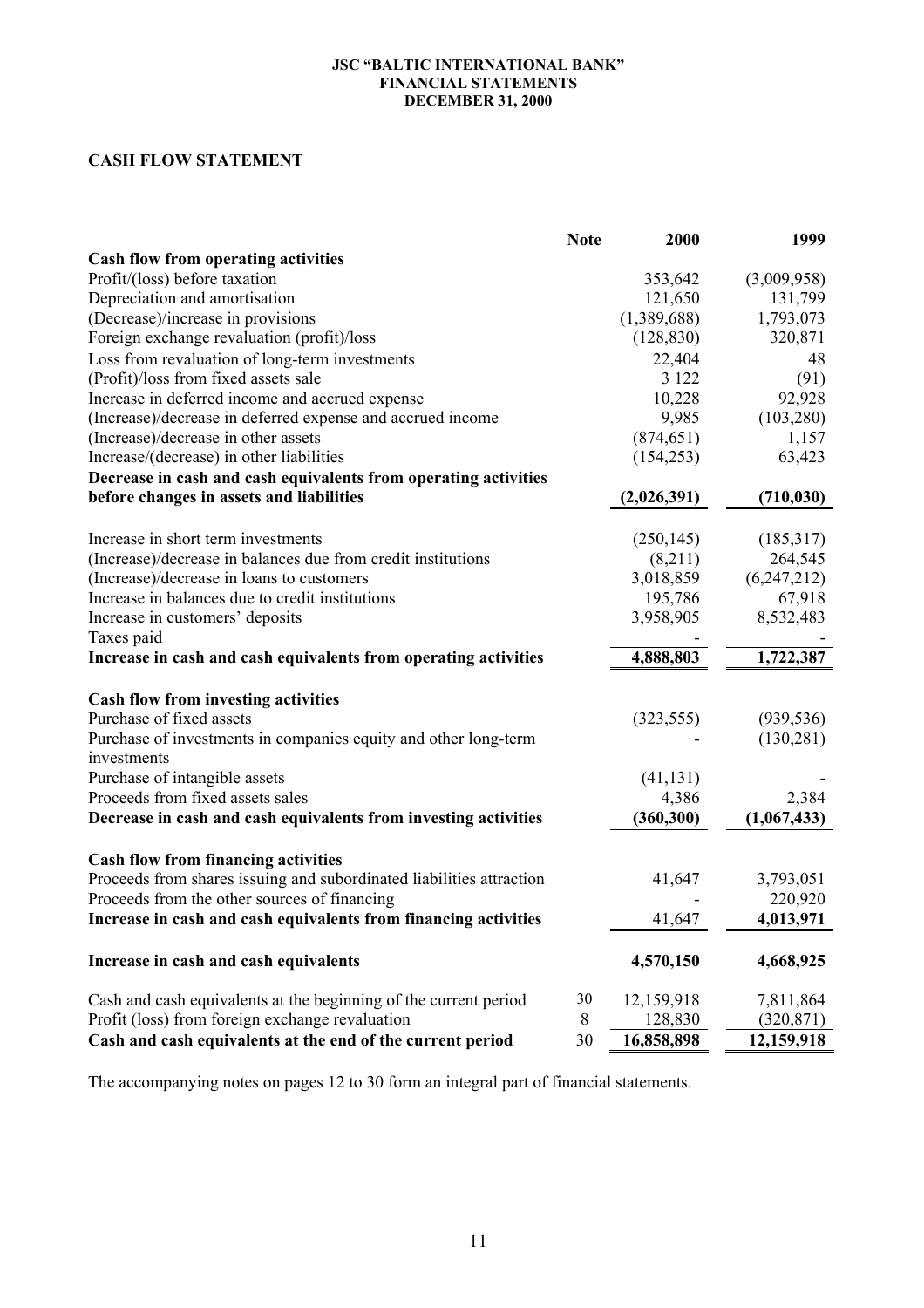### **1. GENERAL INFORMATION**

### **Description of the Bank**

The joint-stock company "Baltic International bank" ("the Bank") was founded on 3 May 1993. The main types of the Bank's activities are loans' issuance, customers money transfers and transactions with foreign exchange and securities both for customers and for the Bank's purposes.

# **2. SUMMARY OF SIGNIFICANT ACCOUNTING PRINCIPLES**

# **(1) General accounting principles**

The financial statements have been prepared under the historical cost convention, in accordance with IAS and the Central Bank regulations on annual reports of credit institutions.

# **(2) Reclassifications**

On 23 December 1999 the reorganization of the insolvent joint-stock company "Industrial Central Bank" (Lainbank) and joint-stock company "Baltic International bank" took place, resulting in the merger of Lainbank with Baltic International bank. As a result of the reorganization the Bank became the successor of all the rights and liabilities of the Lainbank. In accordance to the merger agreement, the Bank recognised results of operations for Lainbank in the profit and loss statement of the Bank on a line by line item basis for the year 31 December 1999. The accumulated deficit of Lainbank as at January 1, 1999 was charged to the accumulated deficit of the Bank in the year ended December 31, 1999.

The Bank's accounting is carried out in accordance with the legislation of the Republic of Latvia and common accounting methods used by Latvian commercial banks, which are regulated by the instructions of the Central Bank as well as other appropriate rules of the Republic of Latvia. The financial statements of the Bank for 1999 were prepared according to the above mentioned principles. Reclassification has been made to prior year comparatives, where appropriate, to conform with International Accounting Standards ("IAS").

### **Foreign currency translation**

The currency of the Republic of Latvia – Lat – is used in the annual report. All assets and liabilities and offbalance sheet claims and liabilities in foreign currencies are revalued in Lats according to the Central Bank exchange rate as of the end of the period. Gains and losses relating to foreign currency exchange rates fluctuations are included in the profit and loss statement for the period.

The foreign currency exchange rates for the principal currencies which were used as of the end of the period were as follows:

| Currency   | The Central Bank exchange<br>rate as of 31 December 2000 | The Central Bank exchange<br>rate as of 31 December 1999 |
|------------|----------------------------------------------------------|----------------------------------------------------------|
| EUR.       | 0.570042                                                 | 0.587516                                                 |
| <b>GBP</b> | 0.917000                                                 | 0.942000                                                 |
| LTL.       | 0.153000                                                 | 0.146000                                                 |
| <b>RUB</b> | 0.021600                                                 | 0.021300                                                 |
| <b>UAH</b> | 0.113000                                                 | 0.106000                                                 |
| <b>USD</b> | 0.613000                                                 | 0.583000                                                 |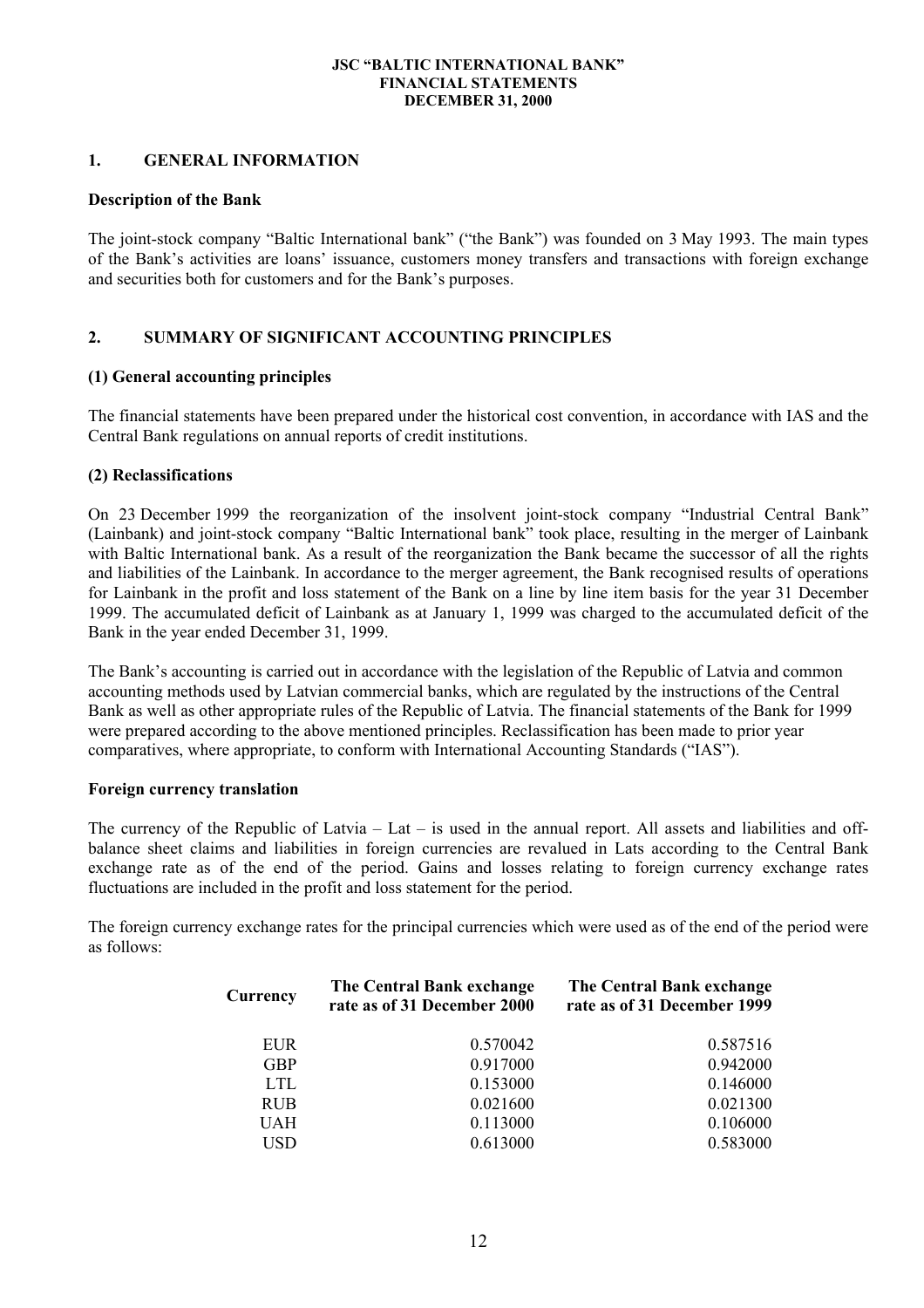# **(3) Income recognition**

All material income and expenses, including interest income and interest expense, are recognized on an accrual basis. Accrued interest income is calculated on standard and watch categories of loans. Commissions received are included in income at the day when the corresponding transaction took place. Income and expenses of the accounting period are recognized and included in the profit and loss statement irrespective of the date of receipt or payment.

# **(4) Investments**

# *Government Treasury Bills*

The Bank has purchased Government Treasury Bills, excluding US Treasury Bills, for investment purposes. Securities classified as investment are held for long-term purposes. Securities purchased for investments are disclosed at their purchase value, adjusted for provisions for these investments due to impairment. Government Treasury Bills purchased with a premium or discount are included in the balance sheet at their initial value, plus the premium or discount. The premium or discount is amortized in the profit and loss account over the remaining term to maturity.

US Government Treasury Bills, purchased for trading purposes, are recognized at their market value, using the market quotations for prices. Gains and losses from revaluing these securities are included in the profit and loss account.

### *Other fixed-income securities*

Other fixed-income securities are held for trading purposes. Securities held for trading purposes are securities, which are purchased by the Bank for short term non-fixed periods of time, are liquid and can be sold at any time. Securities held for trading purposes are included in the balance sheet at their market quotation prices. Gains or losses are included in profit and loss account.

### *Shares and other non-fixed-income securities*

Equity securities, excluding investments in associates, are initially accounted at their purchase value. At the end of each month they are revalued in accordance with market prices. Gains and losses arising from the revaluation of these securities are included in the profit and loss account.

### **(5) Derivative contracts**

The Bank participates in foreign exchange forward contracts and currency swap instruments, which are carried in off – balance sheet accounts.

Swap revaluation is recognised in the profit and loss account in the following manner:

- foreign exchange profit and loss a gain or loss from a change in the fair value of receivables and payables arising from outstanding foreign exchange rate contracts. Off-balance sheet financial assets and liabilities arising from such transactions are carried in off-balance sheet accounts at the rate of exchange of the previous accounting period and are revalued at the exchange rate of the current period;
- interest income/expense over the life of the swap a gain or loss arising from the difference between spot and forward rates of currency swap transactions.

Off- balance sheet financial assets and liabilities arising from currency swap deals involving an initial exchange of the principal which is then re-exchanged at a predetermined rate on the maturity of the swap are carried in offbalance sheet accounts at the rate of exchange prevailing at the end of the reporting period.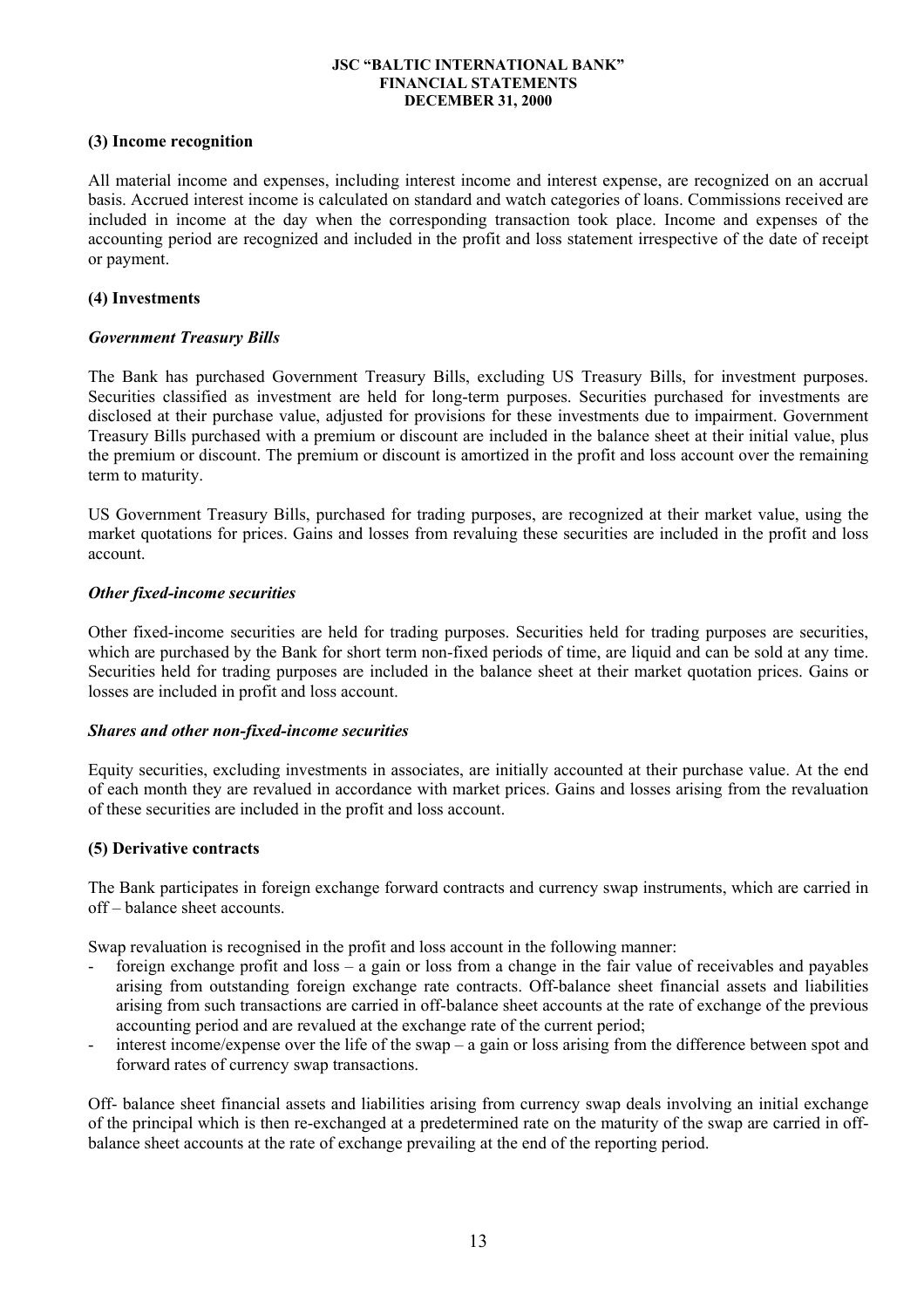### **(6) Loans**

Loans are recognized in the balance sheet at the amount of principal outstanding, less any provision for bad and doubtful loans. Accrued interest is included in "Prepayments and accrued income".

The Bank's management evaluates the risks of all loans and determines the necessary provisions for bad and doubtful loans. The amount of the necessary provisions is determined according to the risk evaluation parameters defined by the Central Bank and according to the level of provisions relating to the risk level. Loans are divided into five risk groups depending on loan or interest payment delays, and the corresponding provisions for the loan principal and unpaid interest amount are determined. The quality and value of the collateral are taken into account to determine the level of the necessary provisions. If the loan is considered lost, the related provisions and the loan are written-off. Loans are written-off when the possibility of its repayment is considered to be improbable. Loans which were written-off and subsequently repaid are credited to the profit and loss account in the period in which they were repaid.

### **(7) Fixed assets and depreciation**

Fixed assets are recorded at their cost less accumulated depreciation. Fixed assets less than LVL 50 are included in expenses at the time of purchase. Depreciation is calculated using the straight-line method and using the following annual depreciation rates:

| $\sim$   | buildings               | 2.9 <sub>o</sub> |
|----------|-------------------------|------------------|
| $\equiv$ | technological equipment | $20\%$           |
| $\sim$   | vehicles                | $20\%$           |
| $\sim$   | other fixed assets      | $10\%$           |
|          | computers               | 20%              |

Depreciation is not calculated on unfinished buildings and land.

Intangible assets include licenses for use of different computers programs.

### **(8) Fair value of financial assets and liabilities**

Fair value of financial assets and liabilities reflects the amount at which an asset could be exchanged or a liability settled on an arm's length basis. If the Bank's management considers that the fair value of financial assets and liabilities differs materially from its book value, then the fair value of these assets and liabilities is disclosed separately in the notes to the financial statements.

### **(9) Money in transit**

Money in transit which are payments unfinished (not executed) as of the year end, are included in corresponding account balances of the customers.

### **(10) Cash and cash equivalents**

Cash and cash equivalents include cash, Central Bank correspondent account balances and claims on demand from credit institutions.

### **(11) Capital adequacy calculation**

From 1 July 2000 the new regulations "Capital adequacy calculation regulations" accepted by the Central Bank came in force. For the purpose of adequate comparison of the capital adequacy ratios according to the requirements of the Central Bank, the 1999 data of the capital adequacy ratio was recalculated and disclosed according to the new regulations of capital adequacy calculation.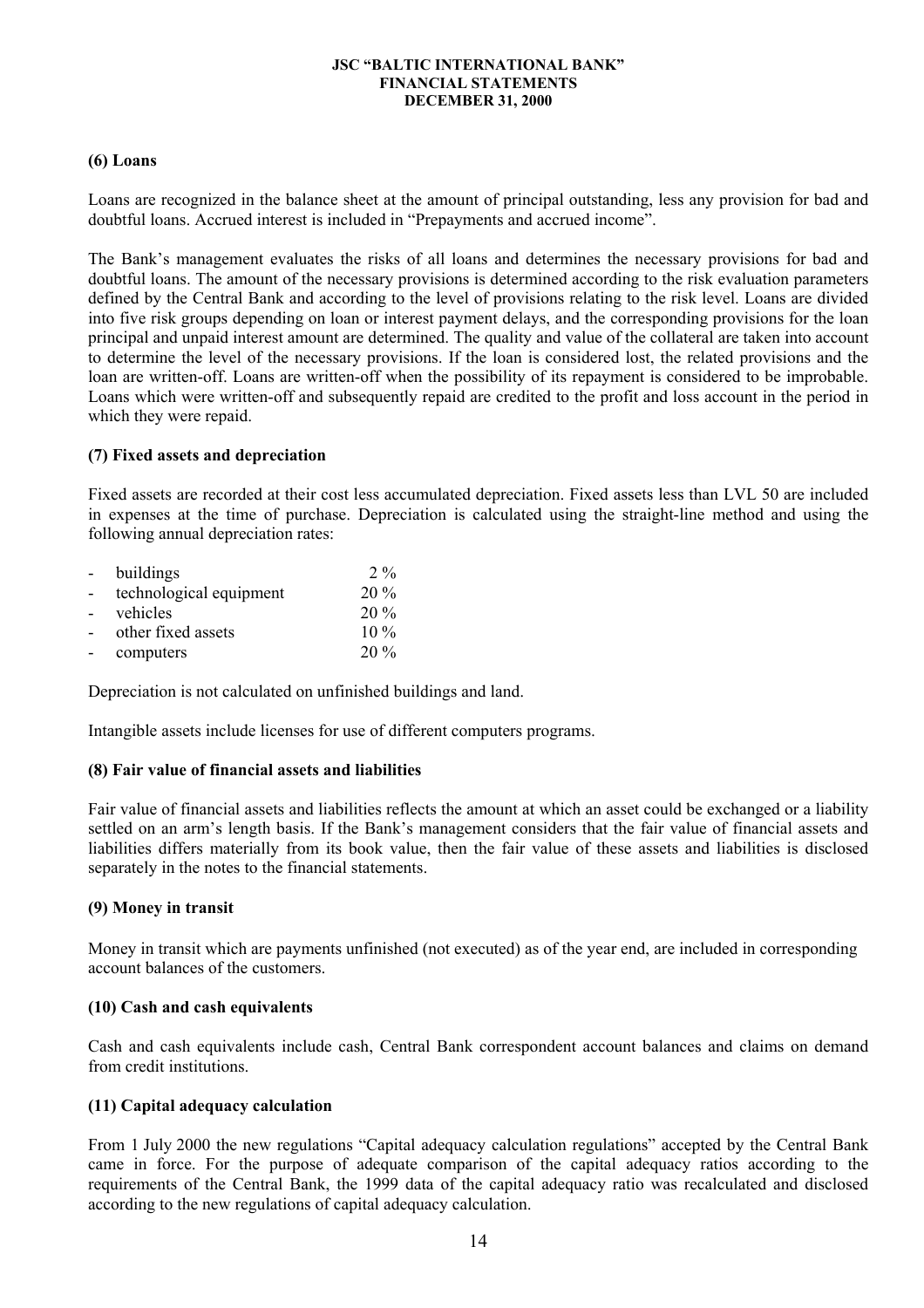#### **(12) Off-balance sheet assets and liabilities accounting**

The Bank uses different financial instruments, such as fixed term foreign exchange transactions (SWAP, Forward), as well as issues letters of credit and guarantees and provides creditlines. The financial instruments are the subject of different off-balance sheet risks. Claims and liabilities are included in off-balance sheet items.

### **(13) Income tax**

According to the tax legislation of the Republic of Latvia corporate income tax is calculated at 25% of taxable income in 2000 and 1999.

Deferred tax assets or liabilities are recognised for all temporary differences between the carrying amount of an asset or liability on the balance sheet and its tax base. Deferred taxation relates to the future tax consequences of all events that have been recognised in the Bank's financial statements or tax returns. The deferred taxation asset or liability is determined based on the tax rates enacted or substantively enacted at the balance date. The principal timing differences arise from differing rates and methods of accounting and tax depreciation on tangible fixed assets and general provisions for bad debts and provisions for other expenses.

### **(14) Provisions**

Special provisions for bad and doubtful debts are made monthly based on regular loan review. Special provisions and releases from provisions during the period are reflected in the profit and loss statement. Provision is made for bad and doubtful loans using the methodology based on financial performance and debt servicing under which loans are classified into the following five categories:

|             | Percentage provision |
|-------------|----------------------|
| Standard    | $0\%$                |
| Watch list  | 10%                  |
| Substandard | 30%                  |
| Doubtful    | 60%                  |
| Loss        | $100\%$              |

General provisions are created at LVL 150 000 on loans issued to non-residents to reflect potential risk existing in the current loan portfolio.

### **3. RISK MANAGEMENT**

Risk management is an essential part of the Bank's activities. The Bank's key risks are credit, liquidity, interest rates and foreign exchange rate risk. The Council and the Board of the Bank have accepted the policies for the management of the main risks related to the Bank. These policies determine the procedures and limits for the risks and monitoring in all the fields of activities of the Bank. The Board of the Bank regularly controls the fulfilling of the terms and conditions set by the policies and ensures that the risk management system is revised on a regular basis and adjusted in accordance with the development of the Bank's activities and financial markets development. The independent control function is performed by the Internal Audit Department.

### **Credit risk**

Credit risk is characterized by the loss which could arise if the borrowers cannot follow the contract conditions. The Bank is exposed to this material risk while holding funds with the other banks and other financial institutions, dealing with securities and providing loans and advances to the customers.

Correspondent relations with other banks could be established only after the Board accepts the evaluation of financial position of these Banks.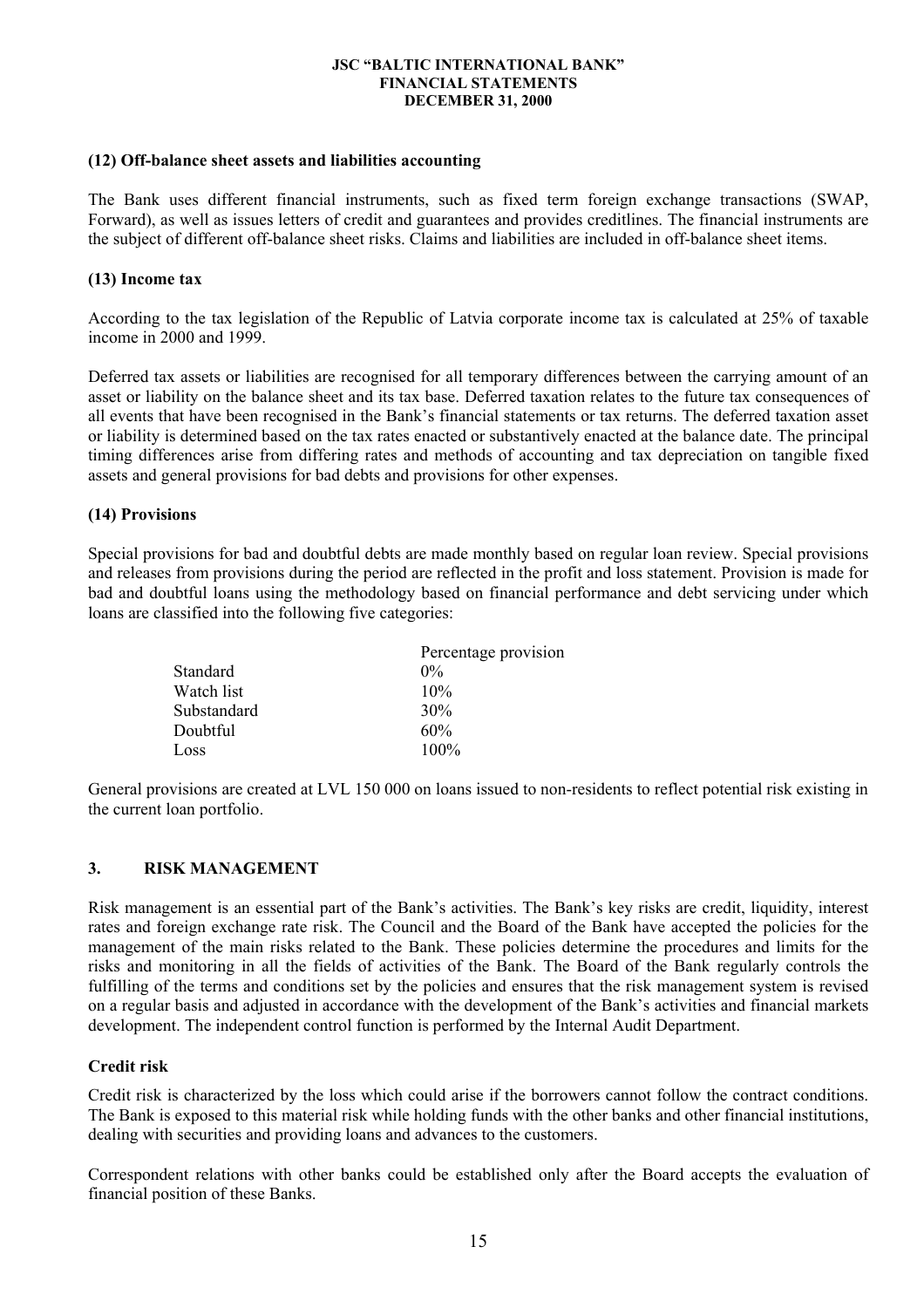The credit risk management and control related procedures and limits are set by the Bank's Loans policies. The Credit & Investment Committee is the institution, which is responsible for enforcing Loan policies in the Bank's activities.

Loans to the customers are mostly secured with collateral. Loans are evaluated by the Loans division and are accepted by Credits & Investments Committee and the Board, depending on defined limits. Loan portfolio supervision is carried out on regular basis. Provisions for doubtful loans are included in the financial statements according to regulations of the accounting policy of the Bank.

### **Liquidity risk**

The table "Maturity analysis of assets and liabilities" reflects the distribution of Bank's assets, liabilities and offbalance sheet items by its maturity as of December 31, 2000.

The Bank manages its liquidity with the purpose to provide the availability of funds at any time while duly executing funds outflow liabilities. The risk of liquidity control and management is set by the Liquidity management policies of the Bank. The Resources Supervision Committee of the Bank is responsible for enforcing the above mentioned policies and observation of the Bank's activities. The Committee determines the necessary limits for transactions, clients and partners and monitors compliance of the Bank's activities to those limits and procedures.

# **Foreign exchange risk**

The Bank has assets and liabilities denominated in foreign currencies. Foreign exchange risk arises due to the mix of assets and liabilities denominated in foreign currencies. The control and management of the foreign exchange risk of the Bank is defined by the Bank's Foreign exchange risk management policies. Resources Supervision Committee of the Bank is responsible for enforcing the above mentioned policies and observation of the Bank's activities. According to the terms and conditions of the policies the Committee determines the necessary limits for transactions, clients and partners and controls the compliance policies of the Bank's activities to those limits and procedures.

The Bank has operations mainly in Latvian Lats, US Dollars, Euro.

The table "Currency analysis of assets and liabilities" reflects the Bank's assets, liabilities, capital and reserves and off-balance sheet items as of December 31, 2000 by currency.

### **Interest rate risk**

Interest rate risk is defined by the level of influence of the market interest rates on margin and net interest income. The margin between interest bearing assets and liabilities reflects the level for which net interest income will increase or decrease as a result of the interest rates fluctuations. The Resources Supervision Committee determines the procedures and limits for this risk, and regularly maintains that all the relating Bank's divisions and departments comply with the Bank's policies.

# **4. INTEREST INCOME**

|                              | <b>2000</b> | 1999    |
|------------------------------|-------------|---------|
| Due from credit institutions | 626,406     | 467,353 |
| Loans to customers           | 833,109     | 387,687 |
| Fixed income securities      | 28,628      | 49,181  |
|                              | 1,488,143   | 904,221 |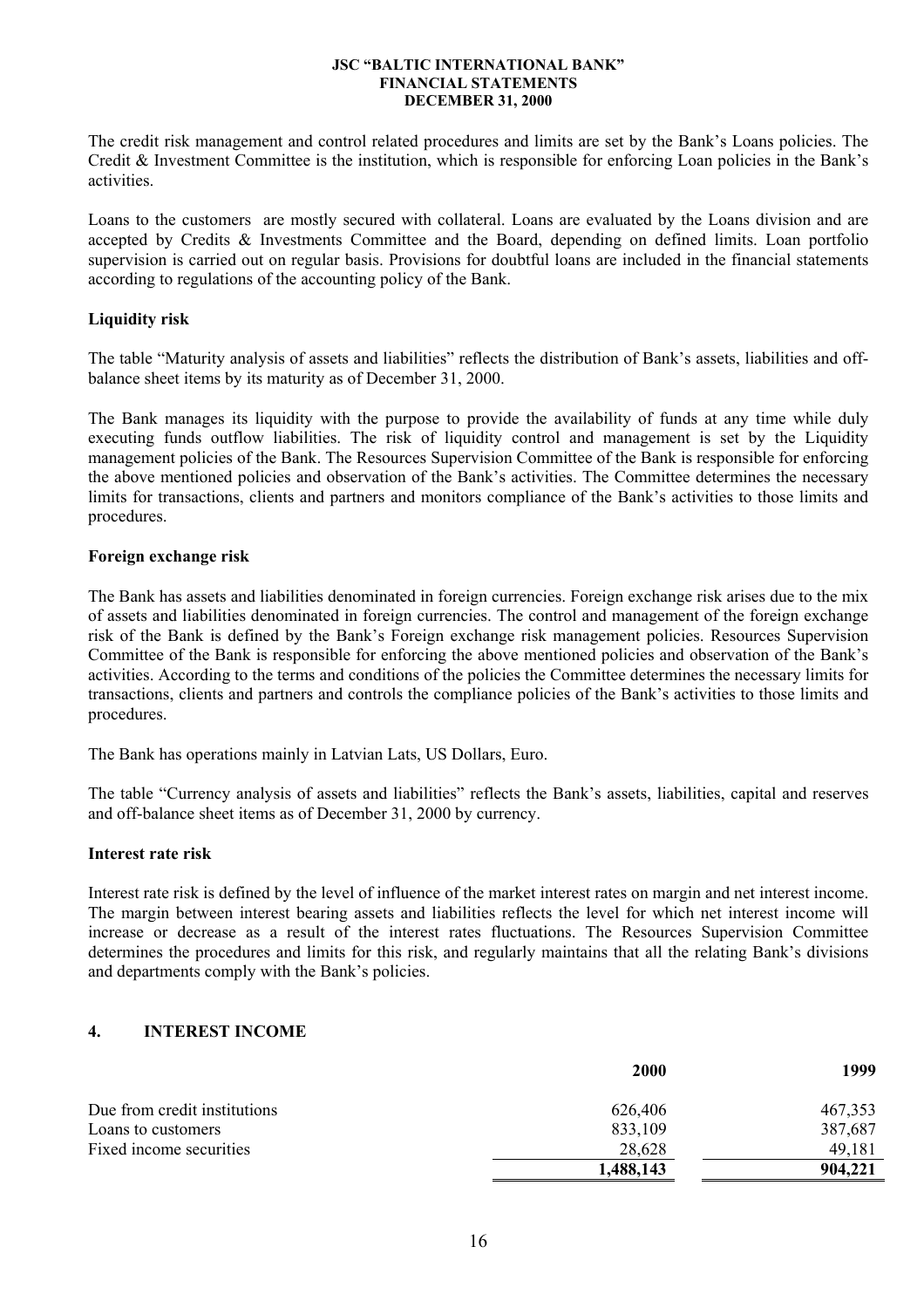# **5. INTEREST EXPENSE**

|                                    | 2000    | 1999    |
|------------------------------------|---------|---------|
| Liabilities to credit institutions | 1,122   | 7.132   |
| Current and deposit accounts       | 497,042 | 291,471 |
| Subordinated liabilities           | 34.210  | 37.897  |
|                                    | 532,374 | 336,500 |

# **6. FEES AND COMMISSION INCOME**

|                           | <b>2000</b> | 1999    |
|---------------------------|-------------|---------|
| Guarantees                | 651         |         |
| Cash operations           | 16,532      | 15,418  |
| Money transfers services  | 466,285     | 418,859 |
| Letters of credit         | 10,007      | 8,834   |
| Trust management services | 3,923       | 5,897   |
|                           | 497,398     | 449,008 |

# **7. FEES AND COMMISSION EXPENSE**

|                                 | <b>2000</b> | 1999    |
|---------------------------------|-------------|---------|
| Services of correspondent banks | 116,469     | 156,946 |
| Transactions with securities    | 6,336       | 4,043   |
| Other                           | 3,233       | 3.964   |
|                                 | 126,038     | 164,953 |

# **8. NET RESULT FROM DEALING WITH SECURITIES AND FOREIGN EXCHANGE**

|                                                  | <b>2000</b> | 1999       |
|--------------------------------------------------|-------------|------------|
| Profit on dealing in foreign exchange            | 57,133      | 131,079    |
| Gain/(loss) from foreign currency revaluation    | 128,830     | (320, 871) |
| Profit/ $(\text{loss})$ on dealing in securities | (726)       | 9,120      |
| Gain/(loss) from securities and other financial  |             |            |
| instruments revaluation                          | (31, 049)   | (37, 559)  |
|                                                  | 154,188     | (218, 231) |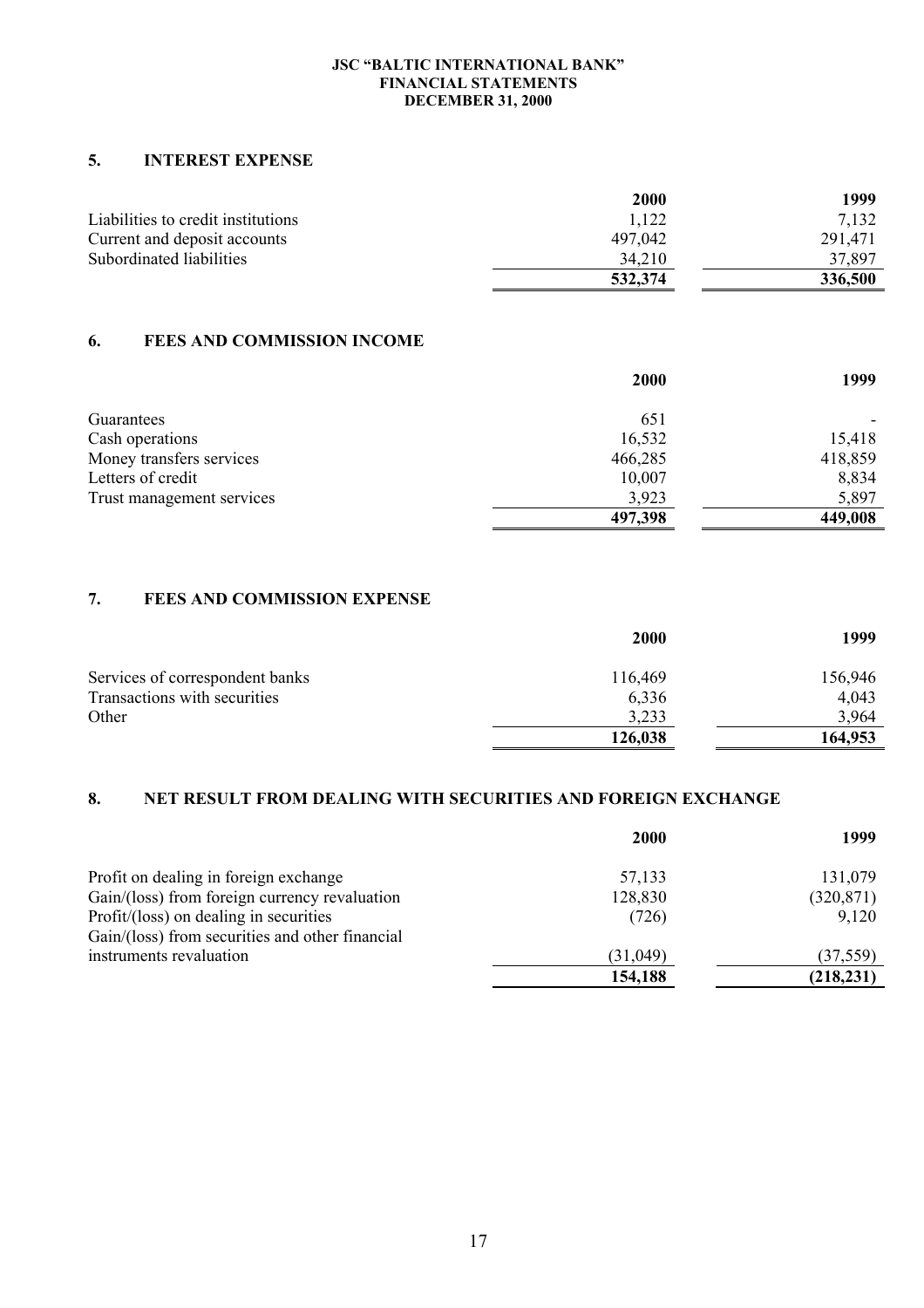# **9. OTHER OPERATING INCOME**

|                                 | 2000   | 1999   |
|---------------------------------|--------|--------|
| Gains from sale of fixed assets | 1,836  | 91     |
| Income from rent of premises    | 9,775  | 30,334 |
| Penalties received              | 38,932 | 246    |
| Refund of taxes                 | 35,678 | 4,279  |
| Other                           | 60     | 254    |
|                                 | 86,281 | 35,204 |

# **10. ADMINISTRATIVE EXPENSES**

|                                       | 2000    | 1999      |
|---------------------------------------|---------|-----------|
| Remuneration to the Council and Board | 6,167   | 8,104     |
| Remuneration to the staff             | 191,675 | 205,280   |
| Social tax expense                    | 53,348  | 49,651    |
| Stationery and miscellaneous          | 23,369  | 21,025    |
| Professional services                 | 143,758 | 324,736   |
| Advertising expenses                  | 13,073  | 16,773    |
| Business trip expenses                | 30,863  | 31,910    |
| Communication                         | 137,956 | 166,628   |
| Transport expenses                    | 36,447  | 12,832    |
| Fixed asset servicing and repair      | 5,063   | 14,792    |
| Premises repair and maintenance       | 72,443  | 62,181    |
| Expenses on security                  | 8,290   | 8,319     |
| Representation expenses               | 1,822   | 125       |
| Land leasing                          | 10,835  | 1,008     |
| "Lainbank" administrative expense     |         | 148,761   |
| Penalties                             | 61,560  | 862       |
| Tax expense                           | 13,942  | 70,281    |
| Other                                 | 39,340  | 94,865    |
|                                       | 849,951 | 1,238,133 |

"Lainbank" administrative expenses include expenses arising during the "Lainbank" insolvency process, including the administrator's remuneration.

# **11. TAXES**

Current income tax for the year 2000 is nil (in 1999 – nil) due to losses carried forward from previous years. Deferred taxes are nil for the year ended 31 December 2000 and are comprised of the following as at 31 December 2000.

|                                        | 2000                     | 1999      |
|----------------------------------------|--------------------------|-----------|
| Temporary difference from depreciation | 42.373                   | 149,048   |
| Losses carried forward                 | (42,373)                 | (149,048) |
| Net deferred tax asset/liability       | $\overline{\phantom{a}}$ | -         |

The Bank has additional losses carried forward at 31 December 2000 of LVL 2,674,161.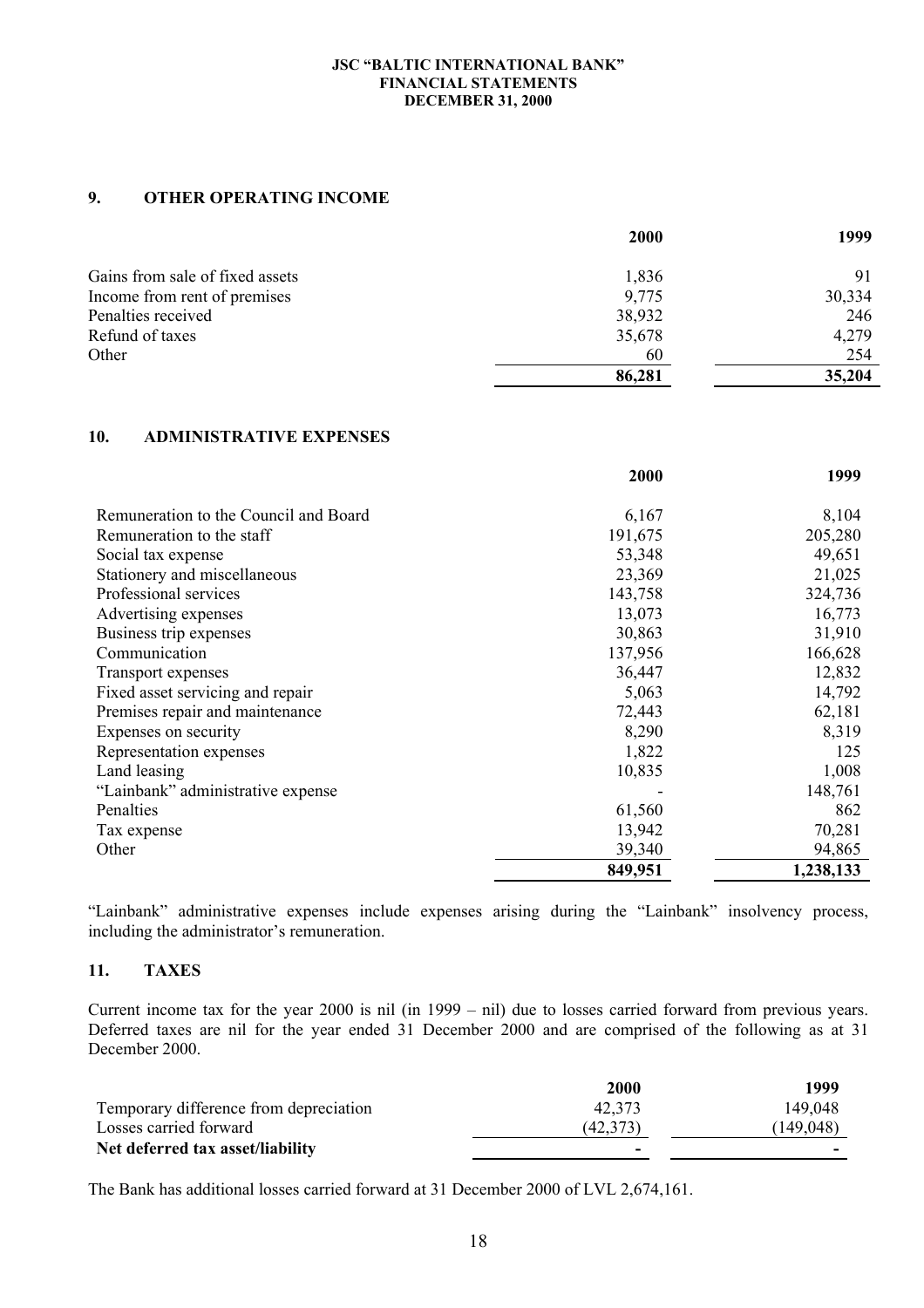# **12. CASH AND BALANCES WITH THE CENTRAL BANK**

|                                    | 2000                     | 1999      |
|------------------------------------|--------------------------|-----------|
| Cash                               | 259,035                  | 287,465   |
| Balance with the Central Bank      | 1,032,167                | 948,464   |
| Other claims with the Central Bank | $\overline{\phantom{a}}$ | 2,000     |
|                                    | 1,291,202                | 1,237,929 |

According to the instructions of the Central Bank the total amount of cash and funds at the account with the Central Bank should not be less than the amount of the obligatory reserves, calculated from the average amount of certain liabilities during the month. During 2000, the Bank fulfilled these requirements.

# **13. DUE FROM CREDIT INSTITUTIONS**

|                                                    | 2000       | 1999        |
|----------------------------------------------------|------------|-------------|
| Credit institutions registered in OECD countries   | 11,316,500 | 9,631,189   |
| Credit institutions registered in Latvian Republic | 430,458    | 101,422     |
| Credit institutions of the other countries         | 3,832,998  | 1,193,427   |
| Special provisions                                 |            | (4,049)     |
|                                                    | 15,579,956 | 10,921,989  |
| <b>14. LOANS TO CUSTOMERS</b>                      |            |             |
| (a) Loans                                          | 2000       | 1999        |
| Loans to state owned companies                     | 10,616     | 6,914       |
| Loans to private companies                         | 4,896,846  | 8,024,237   |
| Loans to individuals                               | 416,263    | 361,435     |
| Loans to management and staff                      | 80,240     | 30,238      |
|                                                    | 5,403,965  | 8,422,824   |
| General provisions                                 | (150,000)  | (150,000)   |
| Specific provisions                                | (367, 721) | (1,752,911) |
|                                                    | 4,886,244  | 6,519,913   |
| (b) Analysis of loans by type                      | 2000       | 1999        |
| Overdrafts                                         | 2,804,128  | 4,202,090   |
| Commercial loans                                   | 1,532,778  | 3,053,120   |
| Industrial loans                                   | 164,696    | 114,862     |
| Financial leasing                                  | 102,427    | 39,926      |
| Consumer loans                                     | 50,881     | 16,852      |
| Mortgage loans                                     | 642,702    | 141,090     |
| Other loans                                        | 106,353    | 854,884     |
|                                                    | 5,403,965  | 8,422,824   |
| General provisions                                 | (150,000)  | (150,000)   |
| Specific provisions                                | (367, 721) | (1,752,911) |
|                                                    | 4,886,244  | 6,519,913   |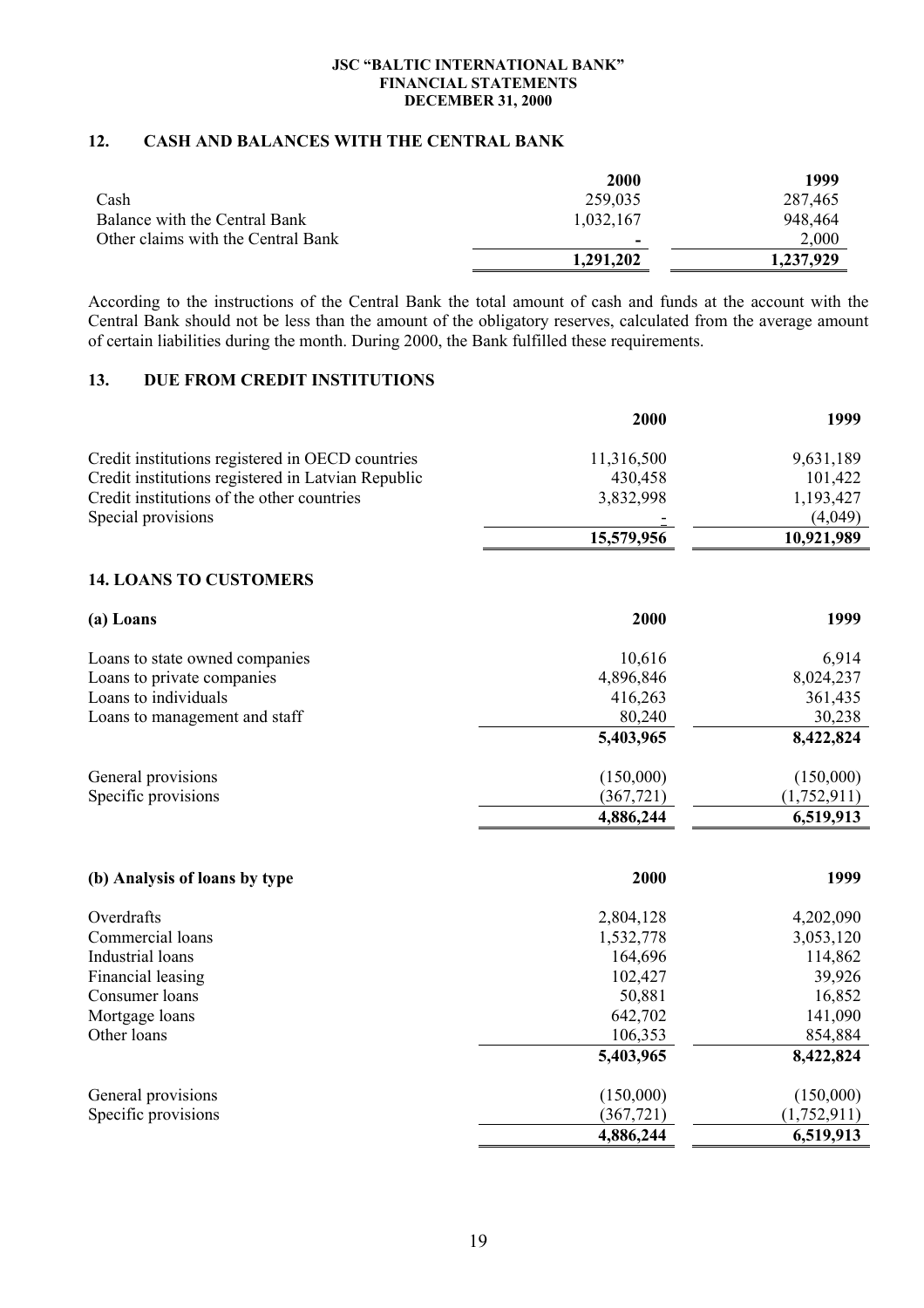| (c) Geographical segmentation of the loans    | 2000       | 1999        |
|-----------------------------------------------|------------|-------------|
| Loans to the residents of Latvia              | 3,319,508  | 3,999,222   |
| Loans to the residents of OECD countries      | 1,900,557  | 3,872,078   |
| Loans to the residents of the other countries | 183,900    | 551,524     |
|                                               | 5,403,965  | 8,422,824   |
| General provisions                            | (150,000)  | (150,000)   |
| Specific provisions                           | (367, 721) | (1,752,911) |
|                                               | 4,886,244  | 6,519,913   |
| (d) Loans by term                             | 2000       | 1999        |
| Within 1 month (including)                    | 1,135,170  | 4,053,776   |
| From 1 month to 3 months                      | 1,514,455  | 505,236     |
| From 3 months to 6 months                     | 2,682      | 206,163     |
| From 6 months to 1 year                       | 34,704     | 549,247     |
| More than 1 year                              | 2,199,233  | 1,205,491   |
|                                               | 4,886,244  | 6,519,913   |

# **15. ANALYSIS OF CHANGES IN PROVISIONS**

|                                                              | Loans       | <b>Others</b> | <b>Total</b> |
|--------------------------------------------------------------|-------------|---------------|--------------|
| Provisions for bad and doubtful loans as of 31 December 1999 | 1,902,911   | 8,164         | 1,911,075    |
| Write-off                                                    | (1,608,439) | (4, 498)      | (1,612,937)  |
| Increase in provisions                                       | 234,925     |               | 234,925      |
| Released from provisions                                     | (11.676)    | ۰             | (11,676)     |
| Provisions as of 31 December 2000                            | 517.721     | 3.666         | 521,387      |

# **16. FIXED INCOME SECURITIES**

|                                                    | <b>2000</b> | 1999    |
|----------------------------------------------------|-------------|---------|
| Government treasury Bills of Lithuania             | 149,993     | 328,442 |
| Government treasury Bills issued by OECD countries | 179,293     |         |
| Others issuers' bonds and other debentures         | 65,885      | -       |
|                                                    | 395,171     | 328,442 |

Government Treasury Bills of Lithuania of LVL 149,993, denominated in US Dollars, were purchased for investment purposes at a discount.

Government Treasury Bills issued by OECD countries consist of US Government Treasury Bills, which were purchased for trading purposes and are recognised at their market value.

Others issuers' bonds consist of the US state owned companies short-term and long-term bonds, which are purchased for trading purposes. Investments in securities purchased for trading purposes are recognised at their market value at the end of the year.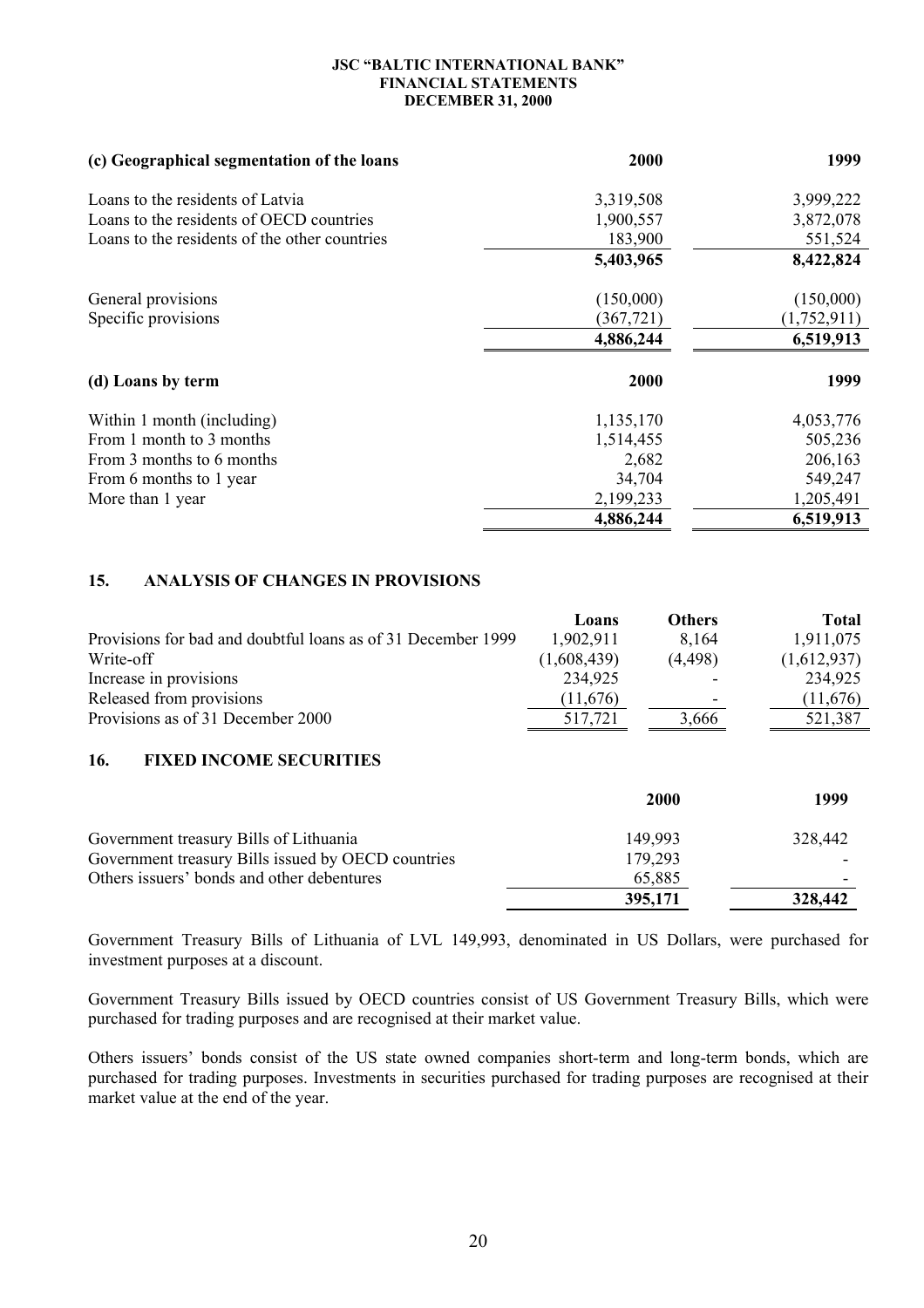# **17. EQUITY AND NON-FIXED INCOME SECURITIES**

|                                                         | 2000    | 1999    |
|---------------------------------------------------------|---------|---------|
| Investments in shares traded at the Riga Stock Exchange | 41,410  | 58,829  |
| Riga Stock Exchange shares                              | 35,000  | 38,944  |
| Shares of the US state owned companies                  | 3,569   |         |
| Shares of the US private companies                      | 198,883 |         |
| Other investment                                        |         | 1,617   |
| Provisions                                              |         | (1,617) |
|                                                         | 278,862 | 97,773  |

Investments in shares traded at the Riga Stock Exchange were acquired for trading purposes and are recognised at their market value as of the year end.

Investments in US companies shares, traded at the US stock market, were purchased for trading purposes and are disclosed at their market value as of the end of the year.

# **18. INVESTMENTS IN ASSOCIATED COMPANIES**

| Company                   | <b>Share in equity</b> | <b>2000</b> | 1999    |
|---------------------------|------------------------|-------------|---------|
| "Ribeksins Baltija B" SIA | 35.00 %                | 29,245      | 47.416  |
| "Capital" A/s             | $31.16\%$              | 127,111     | 127,400 |
|                           |                        | 156,356     | 174.816 |

The results of equity accounting are not identified on the grounds of immateriality. "Ribeksins Baltija B" SIA is a car trading company. "Capital" A/s is a computer trading company.

# **19. FIXED ASSETS**

|                         | <b>Land and</b>  |                 |                         |              |
|-------------------------|------------------|-----------------|-------------------------|--------------|
|                         | <b>Buildings</b> | <b>Vehicles</b> | <b>Office machinery</b> | <b>Total</b> |
| Historical cost         |                  |                 |                         |              |
| As of 31 December 1999  | 759,365          | 150,253         | 583,920                 | 1,493,538    |
| <b>Additions</b>        | 238,195          | 13,427          | 71,933                  | 323,555      |
| Disposals               |                  | (99, 847)       | (111, 026)              | (210, 873)   |
| As of 31 December 2000  | 997,560          | 63,833          | 544,827                 | 1,606,220    |
| Depreciation            |                  |                 |                         |              |
| As of 31 December 1999  | (820)            | (109, 704)      | (287, 721)              | (398, 245)   |
| Depreciation            | (16, 878)        | (19,911)        | (82, 333)               | (119, 122)   |
| Disposals               |                  | 92,462          | 110,903                 | 203,365      |
| As of 31 December 2000  | (17,698)         | (37, 153)       | (259, 151)              | (314,002)    |
| Net book value          |                  |                 |                         |              |
| As of 31 December, 1999 | 758,545          | 40,549          | 296,199                 | 1,095,293    |
| As of 31 December, 2000 | 979,862          | 26,680          | 285,676                 | 1,292,218    |

In 1999, upon acquisition of fixed assets from Lainbank, the Bank changed depreciation rates on fixed assets acquired, resulting in a gain of LVL 232,966.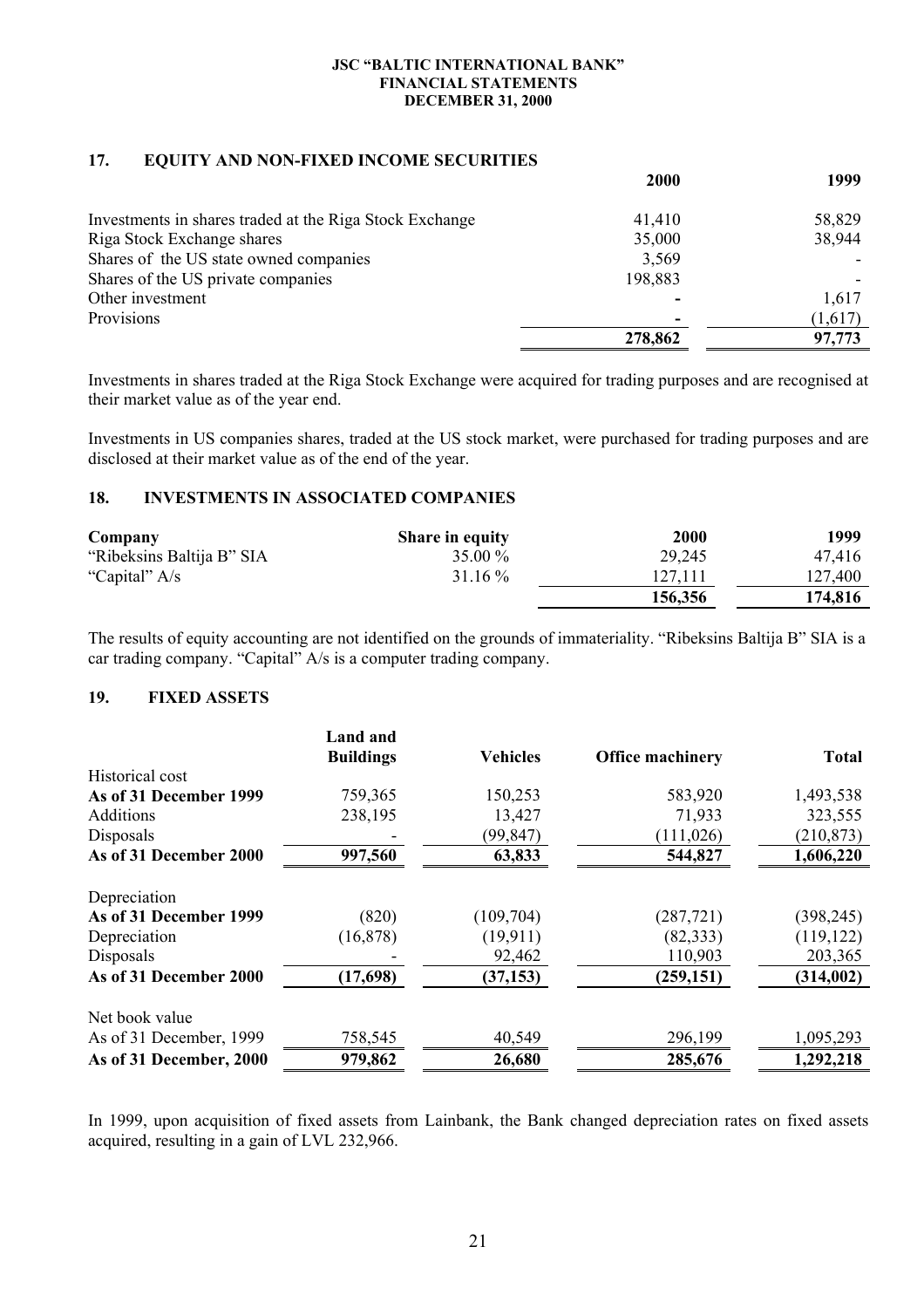### **20. INTANGIBLE ASSETS**

| Historical cost        |         |
|------------------------|---------|
| As of 31 December 1999 | 3,448   |
| <b>Additions</b>       | 41,131  |
| As of 31 December 2000 | 44,579  |
| Amortisation           |         |
| As of 31 December 1999 | (373)   |
| Amortisation           | (2,528) |
| As of 31 December 2000 | (2,901) |
| Net book value         |         |
| As of 31 December 1999 | 3,075   |
| As of 31 December 2000 | 41,678  |

# **21. OTHER ASSETS**

|                                   | <b>2000</b> | 1999    |
|-----------------------------------|-------------|---------|
| Prepayments of taxes              | 21          | 55,936  |
| Precious metals                   | 39,384      | 39,514  |
| Due from brokers                  | 772,784     |         |
| Money placed with guarantee funds | 164,561     | 11,148  |
| Other debtors                     | 12,542      | 8,043   |
| Special provisions                | (984)       |         |
|                                   | 988,308     | 114,641 |

Due from brokers represent cash balances placed with brokers for the purpose of further investing in trading securities. Money placed with guarantee funds represent compulsory deposits placed for the purpose of card transactions and foreign exchange transactions.

# **22. PREPAYMENTS AND ACCRUED INCOME**

|                                     | <b>2000</b> | 1999     |
|-------------------------------------|-------------|----------|
| Prepayments                         | 47,676      | 82,415   |
| Accrued interest on loans           | 17,684      | 14,462   |
| Accrued interest on interbank loans | 53,311      | 23,711   |
| Other accrued interest              | 5,926       | 13,994   |
| Specific provisions                 | (2,682)     | (2, 498) |
|                                     | 121,915     | 132,084  |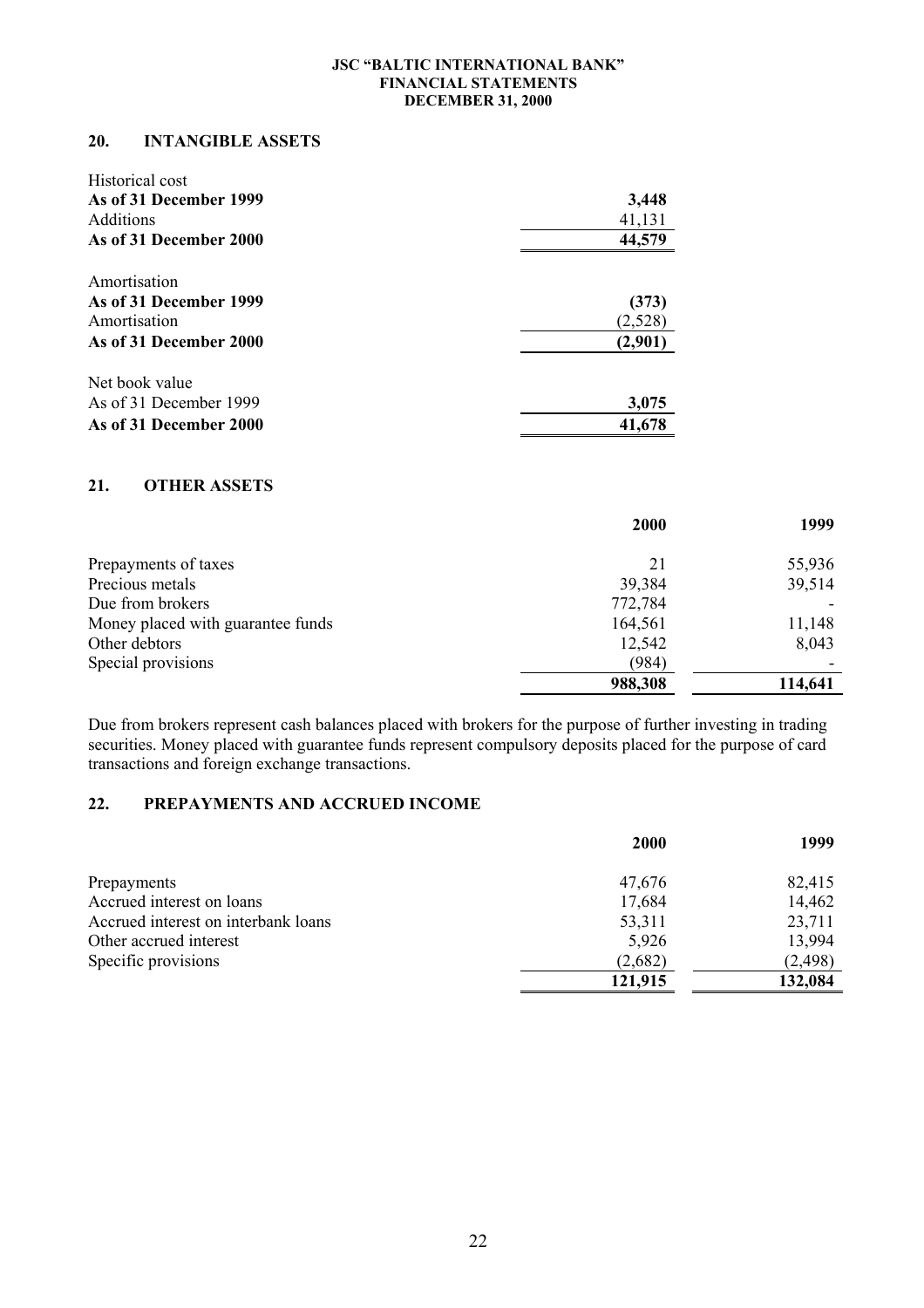### **23. TRUST MANAGED ASSETS AND LIABILITIES**

One of the Bank's activities is the managing of customers' funds and providing trust operations. The essence of trust operations is that customers' funds are managed by the Bank, and the Bank represents the customer with these funds. According to the client wishes the Bank invests received funds in the securities markets. As of 31 December 2000 the Bank had managed trust funds of LVL 1,133,852. Managed trust assets distribution at 31 December 2000 was as follows:

|                                            | $\frac{0}{\alpha}$ |
|--------------------------------------------|--------------------|
| <b>State Treasury Bills</b>                | $0.5\%$            |
| Local authorities' bonds with fixed income | $0.5\%$            |
| Loans                                      | $99\%$             |
|                                            | $100\%$            |

# **24. DUE TO CREDIT INSTITUTIONS**

|                                                    | 2000    | 1999   |
|----------------------------------------------------|---------|--------|
| Credit institutions registered at OECD countries   |         | 4.378  |
| Credit institutions registered at Latvian Republic | 103     | 586    |
| Credit institutions of the other countries         | 263,839 | 63,200 |
|                                                    | 263,950 | 68,164 |

The average rate in 2000 has been 6%.

# **25. CUSTOMERS' DEPOSITS**

| 90,584     | 349,344    |
|------------|------------|
| 13,726,968 | 11,089,972 |
| 14,299     | 13,661     |
| 1,388      | 1,479      |
| 13,833,239 | 11,454,456 |
|            | 1999       |
|            |            |
| 400,000    | 430,000    |
| 6,180,504  | 5,161,947  |
| 593,349    | 1,784      |
| 7,173,853  | 5,593,731  |
| 21,007,092 | 17,048,187 |
|            | 2000       |

The average rate in 2000 has been 6%.

# **26. OTHER LIABILITIES**

|                                     | <b>2000</b> | 1999    |
|-------------------------------------|-------------|---------|
| Other taxes payable                 | 23,027      | 156,501 |
| Unidentified beneficiaries' amounts | 56,861      | 73,085  |
| Funds in transit                    |             | 20,856  |
| Other creditors                     | 59,973      | 43,672  |
|                                     | 139,861     | 294,114 |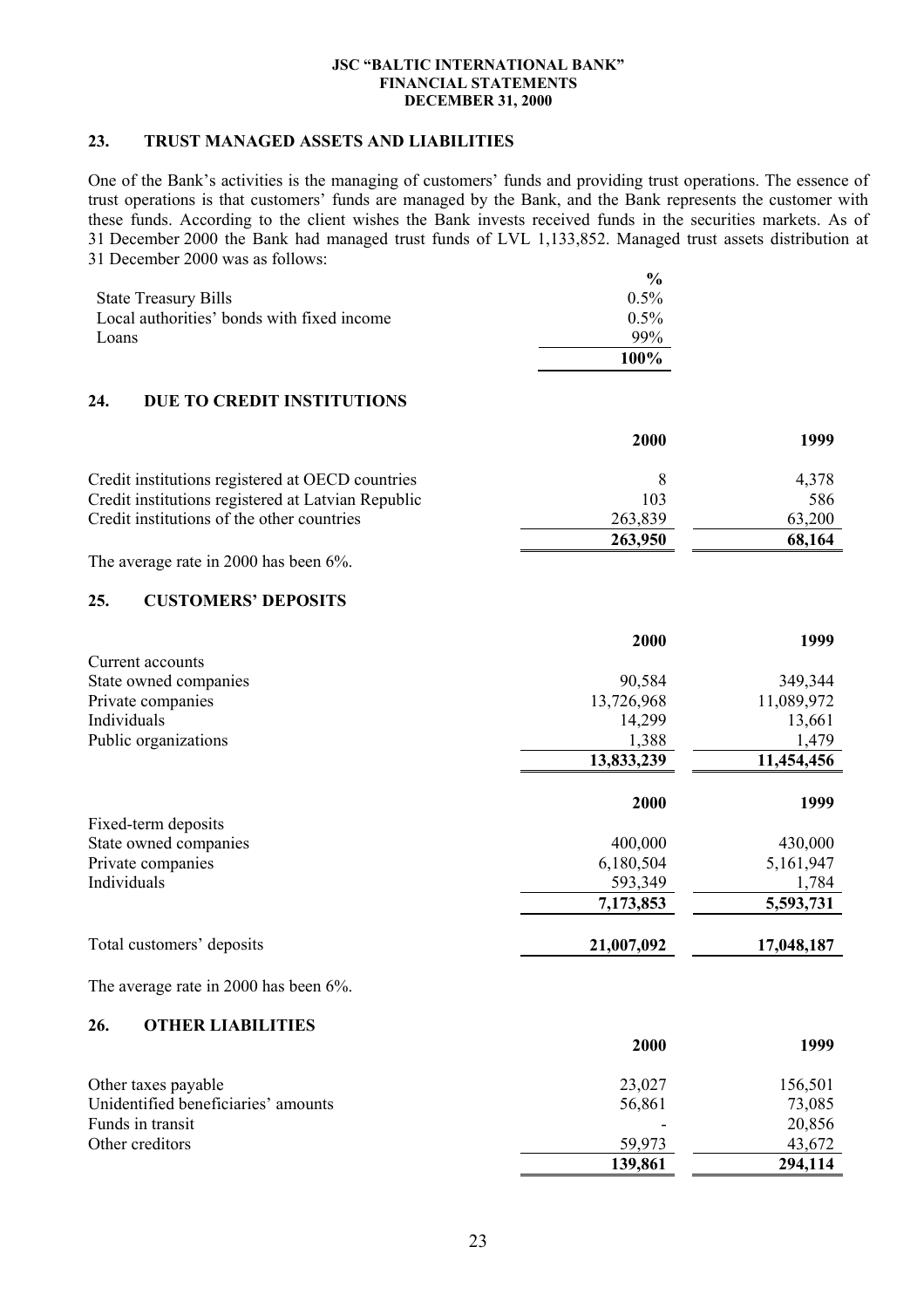Unidentified beneficiaries' amounts represent the payments received by the Bank where the beneficiary is not clearly identified.

# **27. DEFERRED INCOME AND ACCRUED EXPENSE**

|                          | 2000    | 1999    |
|--------------------------|---------|---------|
| Accrued interest payable | 144,562 | 108,816 |
| Other                    | 19,802  | 45,320  |
|                          | 164,364 | 154,136 |

# **28. SUBORDINATED CAPITAL**

The subordinated capital of the Bank consists of the Bank shareholder's deposits, as well as deposits taken over from Lainbank in 1999. Subordinated capital of the Bank has maturity of not less than seven years. The deposit holder may receive the deposit back before maturity only in case of Bank liquidation. The deposits are held in LVL and USD with the average interest rate of 4%.

# **29. SHARE AND RESERVE CAPITAL**

|                                                      | 2000      |           | 1999      |            |
|------------------------------------------------------|-----------|-----------|-----------|------------|
|                                                      | Quantity  | LVL       | Quantity  | <b>LVL</b> |
| Registered share capital<br>Fully paid share capital |           | 2,000,025 |           | 2,000,025  |
| Ordinary shares with voting rights                   | 1,174,857 | 5,874,285 | 1,174,857 | 5,874,285  |
| Ordinary shares without voting<br>rights             |           | 25        |           | 25         |
|                                                      | 1,174,862 | 5,874,310 | 1,174,862 | 5,874,310  |

During the year 2000 there were no changes in the Bank's share capital.

Fully paid share capital amounts to LVL 5,874,310 consisting of 1,174,862 shares. All shares are ordinary shares with the par value of LVL 5. 1,174,857 shares carry voting rights. 5 shares carry no voting rights, however carry income rights and are registered for Board members. The total number of the Bank's shareholders is 104, from which 37 are legal entities and 67 are private persons.

Reserve capital was formed gradually in the previous periods from the contributions from the Bank's shareholders of LVL 545,024.

Shareholders which directly control 10 or more % are:

| Valeri Belokon     | 35,6243% |
|--------------------|----------|
| Vjacheslav Kramnoj | 35,6243% |
| Vilori Belokon     | 11,8755% |

### **30. CASH AND CASH EQUIVALENTS**

|                               | 2000       | 1999       |
|-------------------------------|------------|------------|
| Cash                          | 259,035    | 287,465    |
| Balance with the Central Bank | 1,032,167  | 948,464    |
| Due from credit institutions  | 15,567,696 | 10,923,989 |
|                               | 16,858,898 | 12,159,918 |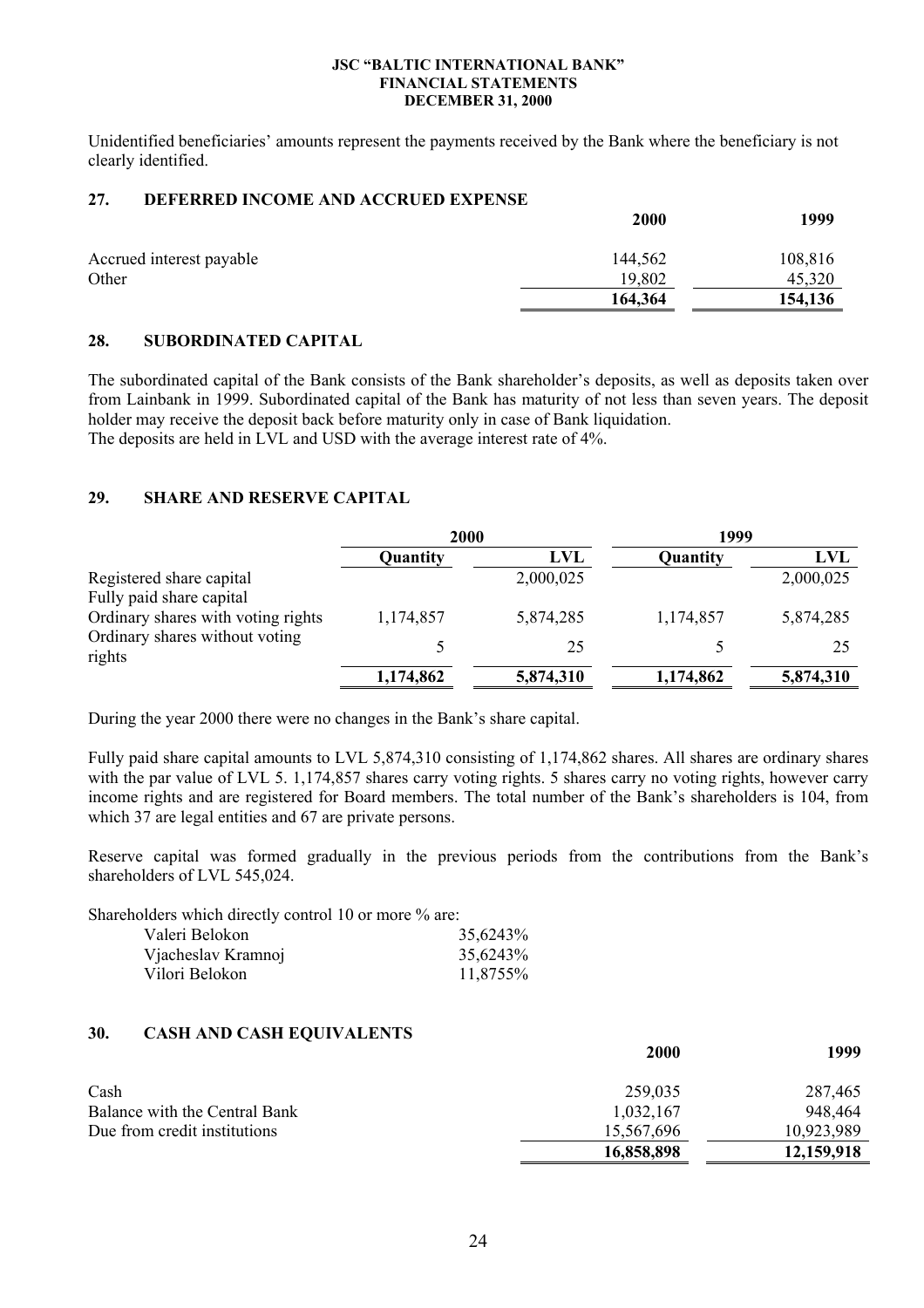# **31. LOANS PROVIDED TO RELATED PARTIES**

| Loans provided to employees                       |         | 2000     | 1999                            |
|---------------------------------------------------|---------|----------|---------------------------------|
| Total loans as of 31 December 1999                |         | 10,371   | 7,820                           |
| Loans provided during the year                    |         | 59,846   | 5,604                           |
| Repaid loans                                      |         | (15,258) | (3,053)                         |
| Total loans as of December 31, 2000               |         | 54,959   | 10,371                          |
| Facilities are provided to the following parties: |         |          |                                 |
| Alla Tkačenko                                     | 7,964   |          | Loans                           |
| Evita Ostrovska                                   | 2,808   |          | Loans                           |
| Vjačeslavs Kramnojs                               | 9,195   |          | Guarantees                      |
| Natalja Tkačenko                                  | 5,778   |          | Loans                           |
| Olegs Gerasimovs                                  | 6,301   |          | Loans                           |
| A/s "Baltijas apdrošināsanas nams"                | 26,608  |          | Loans                           |
| A/s "Belokon Holding"                             | 15,325  |          | Guarantees                      |
| SIA "Ribeksins-Baltija B"                         | 29,867  |          | Loans                           |
| SIA "Rīgas Originalajs"                           | 81,390  |          | Loans                           |
| SIA "Valērija Belokoņa izdevniecība"              | 5,500   |          | Loans                           |
| SIA "Valērija Belokoņa izdevniecība"              | 3,500   |          | Liabilities for loans' issuance |
|                                                   | 194,236 |          |                                 |

# **32. COMMITMENTS AND CONTINGENCIES**

Off-balance sheet items

|                                     | <b>2000</b> | 1999      |
|-------------------------------------|-------------|-----------|
| Guarantees                          | 39,845      | 11,660    |
| <b>Financial commitments</b>        | 185,990     | 282,993   |
| Liabilities for loans issuance      | 33,388      | 282,038   |
| Letters of credit                   | 151,718     |           |
| Other liabilities                   | 884         | 955       |
| Foreign exchange transactions       |             |           |
| Forward foreign exchange receivable | 7,643,454   | 5,293,557 |
| Forward foreign exchange payable    | 7,668,714   | 5,293,557 |

On March 14, 2001 a legal claim against the Bank was initiated for the amount of LVL 48, 000. This claim is in the early stages of development.

### **33. BANK EMPLOYEES**

The average amount of Bank employees was 115 in 2000. The remuneration of the Supervisory Council members constituted LVL 6,945 in 2000. The remuneration of the Executive Board members constituted LVL 12,310.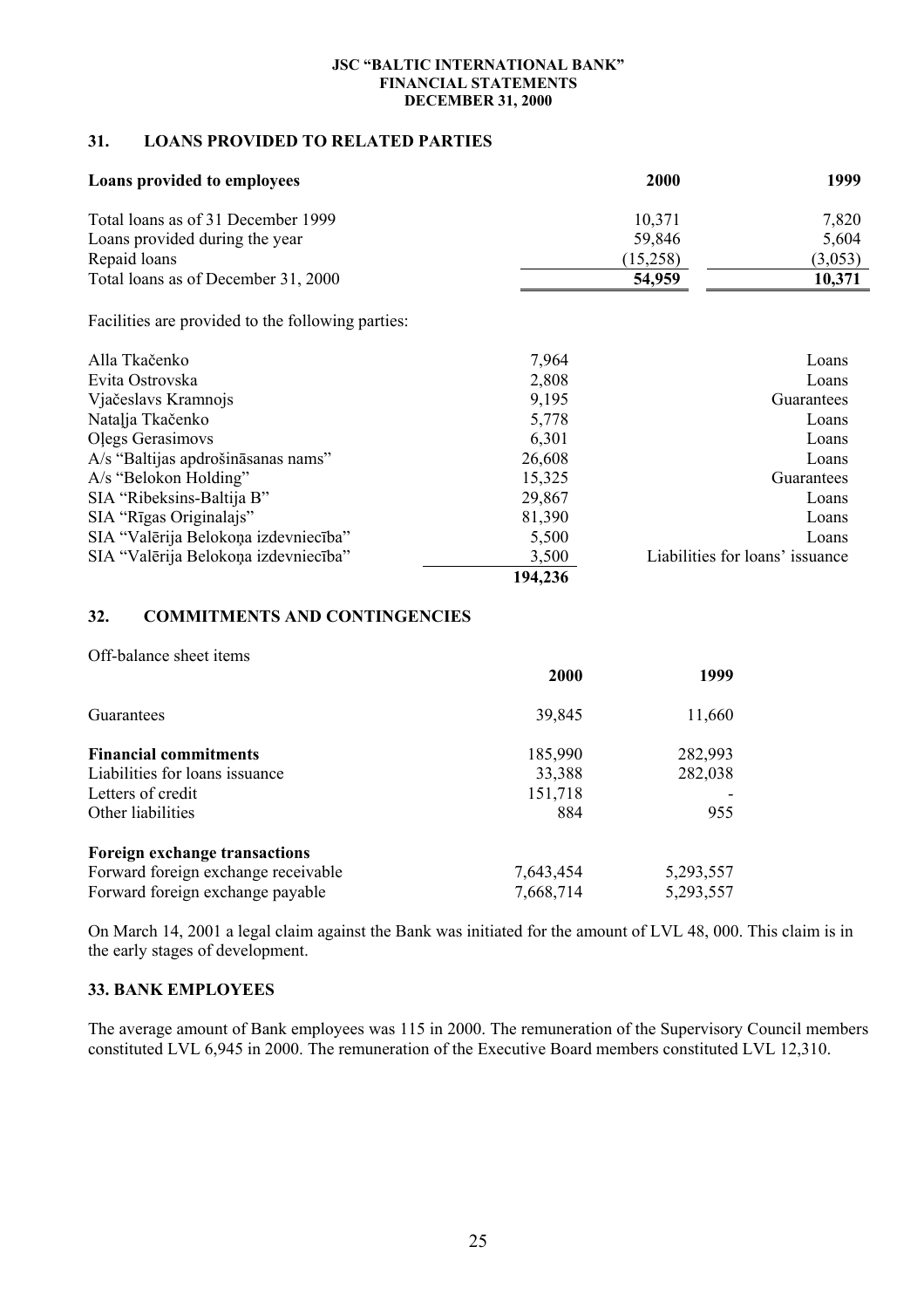# **34. MATURITY ANALYSIS OF ASSETS AND LIABILITIES**

|                                                   | Up to 1<br>month | From 1 to 3 | From 3<br>months to | From 6<br>months to 1 | From 1<br>year to 5 | 5 years and |              |
|---------------------------------------------------|------------------|-------------|---------------------|-----------------------|---------------------|-------------|--------------|
|                                                   | including        | months      | 6 months            | year                  | years               | over        | <b>Total</b> |
| <b>ASSETS</b>                                     |                  |             |                     |                       |                     |             |              |
| Cash<br>Balances with the                         | 259,035          |             |                     |                       |                     |             | 259,035      |
| Central Bank<br>Claims to credit                  | 1,032,167        |             |                     |                       |                     |             | 1,032,167    |
| institutions<br>Loans to                          | 15,567,696       |             |                     |                       | 12,260              |             | 15,579,956   |
| customers<br>Fixed income                         | 1,135,170        | 1,514,455   | 2,682               | 34,704                | 2,063,497           | 135,736     | 4,886,244    |
| securities<br>Investments in                      |                  |             | 120,212             | 4,314                 | 197,688             | 351,819     | 674,033      |
| associated<br>companies                           |                  |             |                     |                       |                     | 156,356     | 156,356      |
| Fixed and<br>intangible assets<br>Prepayments and |                  |             |                     |                       |                     | 1,333,896   | 1,333,896    |
| accrued income                                    | 83,531           |             | 157                 | 2,599                 | 1,089               | 34,539      | 121,915      |
| Other assets<br><b>Total assets</b>               | 928,147          | 1,514,455   |                     | 41,617                | 2,274,534           | 60,161      | 988,308      |
|                                                   | 19,005,746       |             | 123,051             |                       |                     | 2,072,507   | 25,031,910   |
| <b>LIABILITIES</b>                                |                  |             |                     |                       |                     |             |              |
| Due to credit                                     |                  |             |                     |                       |                     |             |              |
| institutions<br>Customers'                        | 263,950          |             |                     |                       |                     |             | 263,950      |
| deposits                                          | 17,793,522       | 2,047,782   | 993,921             | 145,071               | 26,120              | 676         | 21,007,092   |
| Accrued expense                                   | 137,650          | 15,495      | 6,698               | 2,546                 | 1,421               | 554         | 164,364      |
| Other liabilities<br>Subordinated                 | 139,861          |             |                     |                       |                     |             | 139,861      |
| liabilities                                       |                  |             |                     |                       | 364,051             | 629,756     | 993,807      |
| <b>Total liabilities</b>                          | 18,334,782       | 2,063,277   | 1,000,619           | 147,617               | 391,592             | 630,986     | 22,569,074   |
|                                                   |                  |             |                     |                       |                     |             |              |
| Off-balance                                       |                  |             |                     |                       |                     |             |              |
| sheet items                                       | 71,052           | 151,718     |                     |                       |                     |             | 222,770      |
| <b>Maturity</b> gap                               | 599,711          | (700, 540)  | (877,568)           | (106,000)             | 1,882,942           | 1,441,521   | 2,240,066    |

The amounts above represent assets and liabilities grouped by maturity.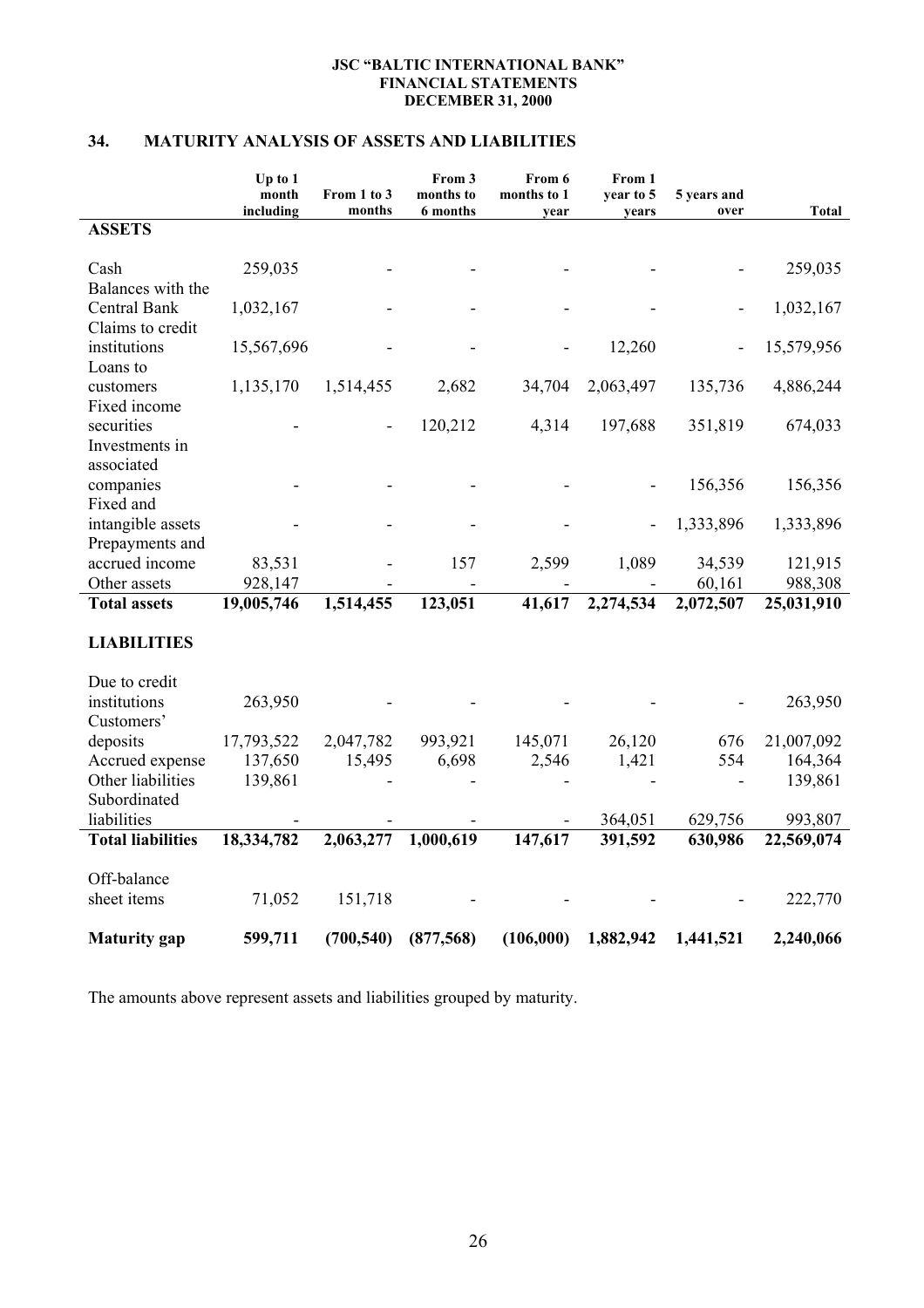# **35. CURRENCY ANALYSIS OF ASSETS AND LIABILITIES**

|                                                | <b>LVL</b> | <b>USD</b> | currencies   | <b>Total</b> |
|------------------------------------------------|------------|------------|--------------|--------------|
| <b>ASSETS</b>                                  |            |            |              |              |
| Cash and balances with the Central Bank        | 1,134,314  | 129,500    | 27,388       | 1,291,202    |
| Claims to other credit institutions            | 24         | 11,175,246 | 4,404,686    | 15,579,956   |
| Loans to customers                             | 1,124,601  | 3,761,643  |              | 4,886,244    |
| Investments in securities                      |            | 395,171    |              | 395,171      |
| Non-fixed income securities and investments in |            |            |              |              |
| companies equity                               | 76,410     | 202,452    |              | 278,862      |
| Investments in associated companies            | 156,356    |            |              | 156,356      |
| Intangible assets                              | 41,678     |            |              | 41,678       |
| <b>Fixed assets</b>                            | 1,292,218  |            |              | 1,292,218    |
| Other assets                                   | 36,787     | 951,520    | $\mathbf{1}$ | 988,308      |
| Prepayments and accrued income                 | 43,087     | 68,179     | 10,649       | 121,915      |
| <b>Total assets</b>                            | 3,905,475  | 16,683,711 | 4,442,724    | 25,031,910   |
| <b>LIABILITIES AND EQUITY</b>                  |            |            |              |              |
| Due to credit institutions                     | 4,565      | 256,481    | 2,904        | 263,950      |
| Customers' deposits                            | 759,505    | 16,359,526 | 3,888,061    | 21,007,092   |
| Other liabilities                              | 42,061     | 75,783     | 22,017       | 139,861      |
| Deferred income and accrued expense            | 22,966     | 135,432    | 5,966        | 164,364      |
| Subordinated capital                           | 142,252    | 851,555    |              | 993,807      |
| Equity                                         | 2,462,836  |            |              | 2,462,836    |
| <b>Total liabilities and equity</b>            | 3,434,185  | 17,678,777 | 3,918,948    | 25,031,910   |
| <b>Off-balance sheet items</b>                 |            |            |              |              |
| Guarantees                                     |            | 39,845     |              | 39,845       |
| Liabilities to the clients                     | 5,750      | 180,240    |              | 185,990      |
| Foreign exchange receivables                   | 515,300    | 4,256,978  | 2,871,176    | 7,643,454    |
| Foreign exchange payables                      | 1,440,150  | 3,214,943  | 3,033,621    | 7,688,714    |

Other currencies include EUR, GBP, RUB and UAH.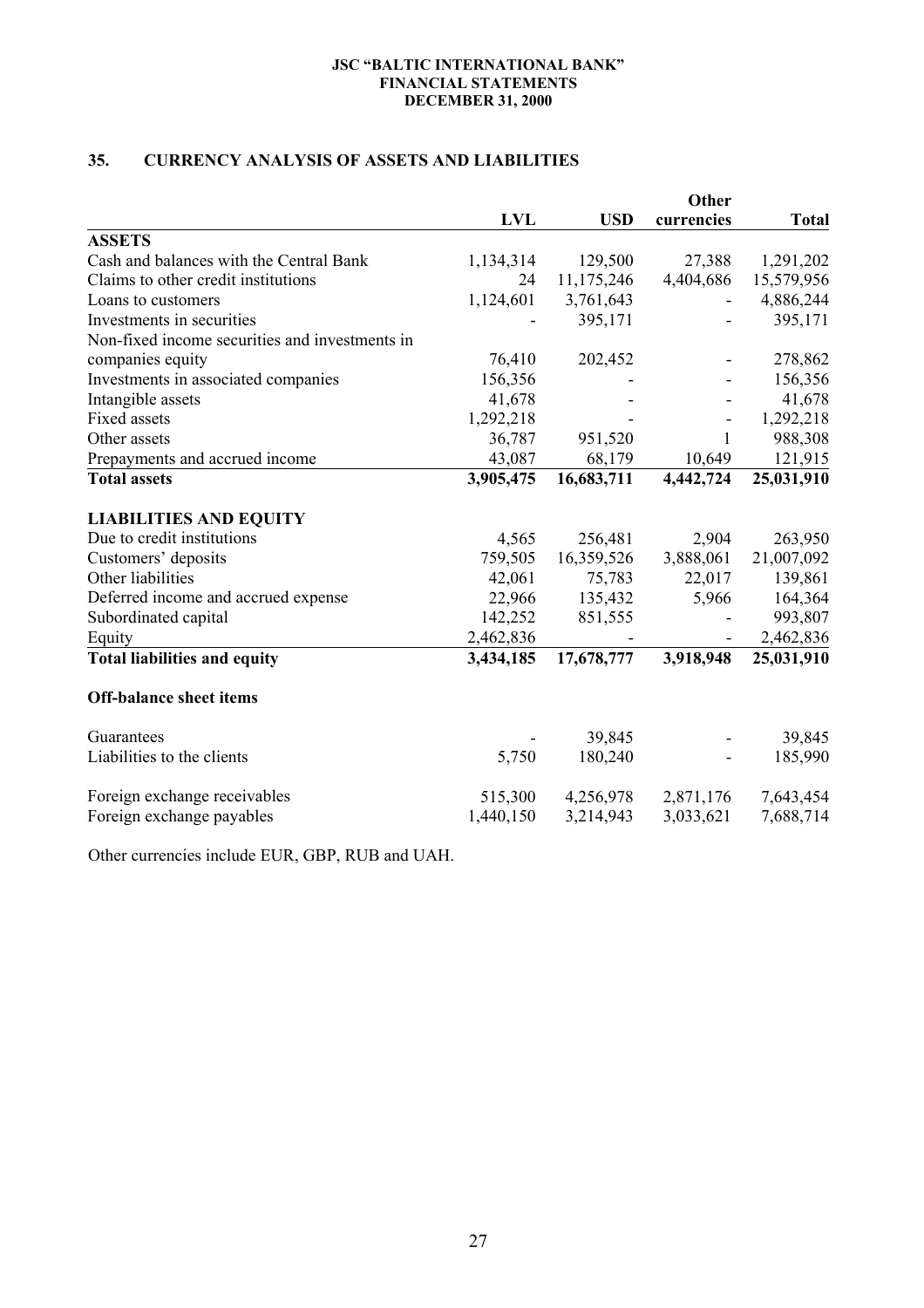# **36. REPRICING MATURITY ANALYSIS**

|                                   | Up to 1<br>month<br>including | From 1 to 3<br>months | From 3<br>months to<br>6 months | From 6<br>months to 1<br>year | Over 1<br>year               | No interest | <b>Total</b> |
|-----------------------------------|-------------------------------|-----------------------|---------------------------------|-------------------------------|------------------------------|-------------|--------------|
| <b>ASSETS</b>                     |                               |                       |                                 |                               |                              |             |              |
| Cash                              |                               |                       |                                 |                               |                              | 259,035     | 259,035      |
| Balances with the                 |                               |                       |                                 |                               |                              |             |              |
| Central Bank                      |                               |                       |                                 |                               |                              | 1,032,167   | 1,032,167    |
| Claims to credit                  |                               |                       |                                 |                               |                              |             |              |
| institutions                      | 15,579,956                    |                       |                                 |                               |                              |             | 15,579,956   |
| Loans to                          |                               |                       |                                 |                               |                              |             |              |
| customers                         | 4,886,244                     |                       |                                 |                               |                              |             | 4,886,244    |
| Fixed income                      |                               |                       |                                 |                               |                              |             |              |
| securities                        | 524,040                       |                       |                                 |                               | 149,993                      |             | 674,033      |
| Investments in                    |                               |                       |                                 |                               |                              |             |              |
| associated                        |                               |                       |                                 |                               |                              |             |              |
| companies                         |                               |                       |                                 |                               |                              | 156,356     | 156,356      |
| Fixed and                         |                               |                       |                                 |                               |                              |             |              |
| intangible assets                 |                               |                       |                                 |                               |                              | 1,333,896   | 1,333,896    |
| Prepayments and                   |                               |                       |                                 |                               |                              |             |              |
| accrued income                    |                               |                       |                                 |                               |                              | 121,915     | 121,915      |
| Other assets                      |                               |                       |                                 |                               |                              | 988,308     | 988,308      |
| <b>Total assets</b>               | 20,990,240                    |                       |                                 |                               | 149,993                      | 3,891,677   | 25,031,910   |
|                                   |                               |                       |                                 |                               |                              |             |              |
| <b>LIABILITIES</b>                |                               |                       |                                 |                               |                              |             |              |
| Due to credit                     |                               |                       |                                 |                               |                              |             |              |
| institutions                      |                               |                       |                                 |                               |                              | 263,950     | 263,950      |
| Customer                          |                               |                       |                                 |                               |                              |             |              |
| deposits                          | 21,007,092                    |                       |                                 |                               |                              |             | 21,007,092   |
| Accrued expense                   |                               |                       |                                 |                               |                              | 164,364     | 164,364      |
|                                   |                               |                       |                                 |                               |                              |             |              |
| Other liabilities<br>Subordinated |                               |                       |                                 |                               | $\qquad \qquad \blacksquare$ | 139,861     | 139,861      |
| liabilities                       | 993,807                       |                       |                                 |                               |                              |             | 993,807      |
| <b>Total liabilities</b>          | 22,000,899                    |                       |                                 |                               | $\overline{a}$               | 3,031,011   | 25,031,910   |
|                                   |                               |                       |                                 |                               |                              |             |              |
| Off-balance                       |                               |                       |                                 |                               |                              |             |              |
| sheet items                       |                               |                       |                                 |                               |                              | 225,835     | 225,835      |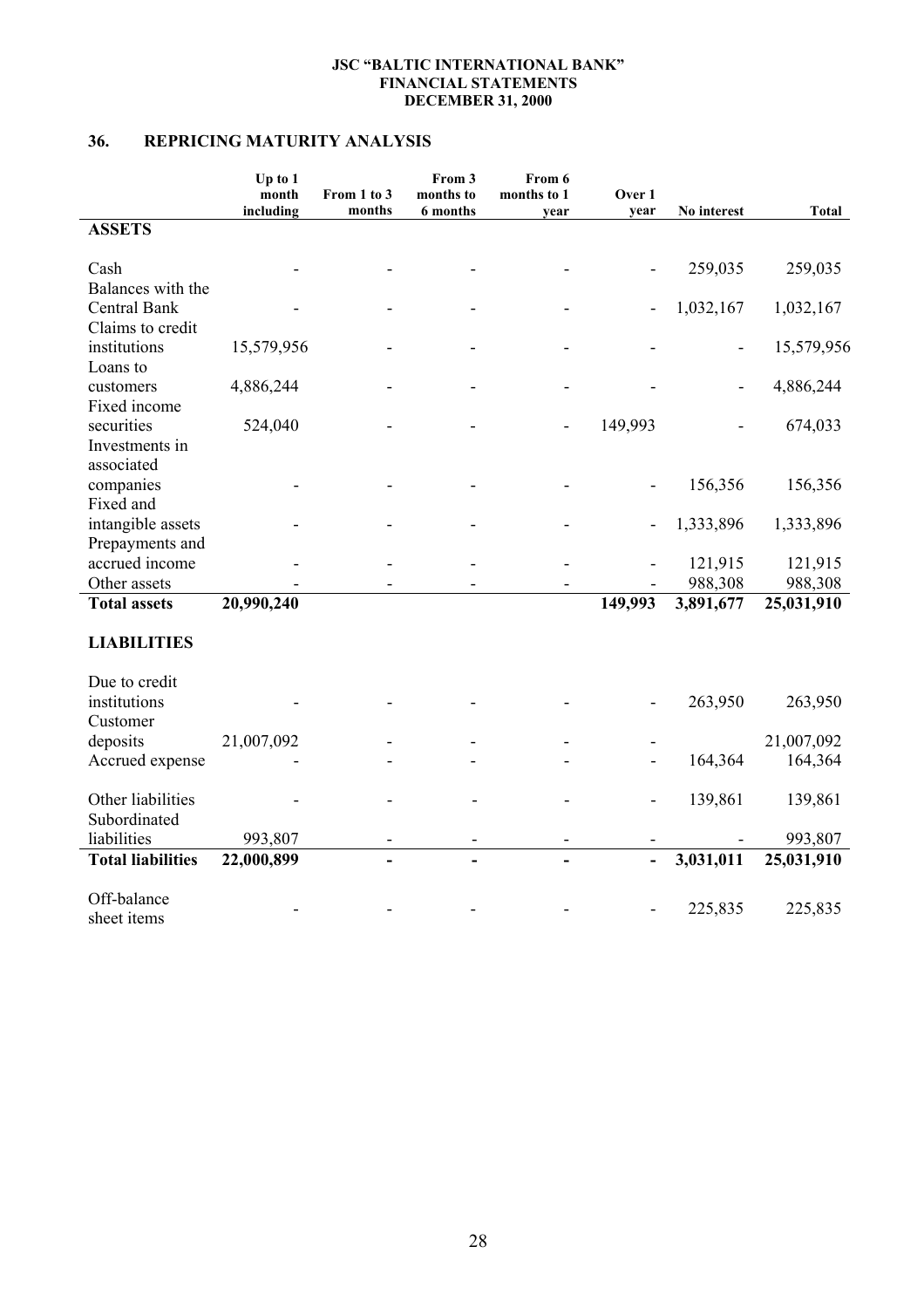# **37. CAPITAL ADEQUACY CALCULATION**

# **According to the regulations of the Central Bank**

|                                                                                                                                       |                       | 2000       |                                  | 1999       |                                  |  |
|---------------------------------------------------------------------------------------------------------------------------------------|-----------------------|------------|----------------------------------|------------|----------------------------------|--|
|                                                                                                                                       | <b>Risk</b><br>degree | Amount     | <b>Risk</b><br>weighted<br>value | Amount     | <b>Risk</b><br>weighted<br>value |  |
| Cash and claims to the Central Bank                                                                                                   | 0%                    | 1,291,202  | $\mathbf{0}$                     | 1,237,929  | $\theta$                         |  |
| Due to the credit institutions                                                                                                        |                       |            |                                  |            |                                  |  |
| Claims to credit institutions registered at the<br><b>OECD</b> countries                                                              | 20%                   | 11,357,630 | 2,271,526                        | 9,631,189  | 1,926,238                        |  |
| Due to the credit institutions registered in Latvia                                                                                   | 20%                   | 185,258    | 37,052                           | 101,422    | 20,284                           |  |
| Short-term due to Latvian credit institutions                                                                                         | 50%                   | 245,200    | 122,600                          |            |                                  |  |
| Due to the credit institutions registered in non-<br>OECD countries                                                                   | 100%                  | 3,618,337  | 3,618,337                        | 1,019,991  | 1,019,991                        |  |
| Other due to the credit institutions registered in<br>non-OECD countries                                                              | 100%                  | 214,660    | 214,660                          | 169,387    | 169,387                          |  |
| Securities and investments                                                                                                            |                       |            |                                  |            |                                  |  |
| Due to the central governments of the OECD<br>countries                                                                               | $0\%$                 | 179,293    | $\theta$                         |            |                                  |  |
| Due to the central governments of non-OECD<br>countries denominated in the national currencies<br>of these countries                  | 50%                   |            |                                  | 328,442    | 164,221                          |  |
| Due to the central governments of non-OECD<br>countries, excluding those denominated in the<br>national currencies of these countries | 100%                  | 155,919    | 155,919                          |            |                                  |  |
| Other fixed income securities                                                                                                         | 100%                  | 65,885     | 65,885                           |            |                                  |  |
| Shares and other non-fixed income securities                                                                                          | 100%                  | 278,862    | 278,862                          | 97,773     | 97,773                           |  |
| Investments in associated companies                                                                                                   | 100%                  | 156,356    | 156,356                          | 174,816    | 174,816                          |  |
| Loans to customers, net value                                                                                                         | 0%                    |            |                                  |            |                                  |  |
| Claims secured with fixed-term deposits                                                                                               |                       | 49,860     | $\boldsymbol{0}$                 | 2,039,208  | $\theta$                         |  |
| Claims secured with mortgage, registered at<br><b>State Land Authorities</b>                                                          | 50%                   | 128,965    | 64,483                           | 1,233,261  | 616,631                          |  |
| Due to the borrowers which are not credit<br>institutions, excluding claims with the lower risk<br>degree                             | 100%                  | 4,722,421  | 4,722,421                        | 3,247,444  | 3,247,444                        |  |
| Prepayments and accrued income                                                                                                        | 50%                   | 59,858     | 29,929                           | 132,084    | 66,042                           |  |
| Fixed assets                                                                                                                          | 100%                  | 1,292,218  | 1,292,218                        | 1,095,293  | 1,095,293                        |  |
| Other assets                                                                                                                          | 100%                  | 988,308    | 988,308                          | 114,641    | 114,641                          |  |
| Total risk weighted assets value                                                                                                      |                       | 24,990,232 | 14,018,555                       | 20,622,880 | 8,712,761                        |  |
| <b>Off-balance sheet items:</b>                                                                                                       |                       |            |                                  |            |                                  |  |
| Guarantees                                                                                                                            |                       | 39,845     | 27,585                           | 11,660     | $\theta$                         |  |
| Liabilities for loans issuance                                                                                                        |                       | 33,388     | 26,207                           | 282,993    | 254,032                          |  |
| Others liabilities                                                                                                                    |                       | 152,602    | 884                              |            |                                  |  |
| Total off-balance sheet items                                                                                                         |                       | 225,835    | 54,676                           | 294,653    | 254,032                          |  |
| Total risk weighted assets and off-balance sheet<br>items value                                                                       |                       | 25,216,067 | 14,073,231                       | 20,917,533 | 8,966,793                        |  |
| Total capital equity Tier One elements                                                                                                |                       |            | 2,067,516                        |            | 2,106,119                        |  |
| Total capital equity Tier Two elements                                                                                                |                       | 993,807    | 898,997                          | 952,160    | 918,473                          |  |
| <b>Equity value</b>                                                                                                                   |                       | 993,807    | 2,966,513                        | 952,160    | 3,024,592                        |  |
| <b>CAPITAL ADEQUACY RATIO</b><br>Per Central Bank                                                                                     |                       |            | 21%                              |            | 34%                              |  |